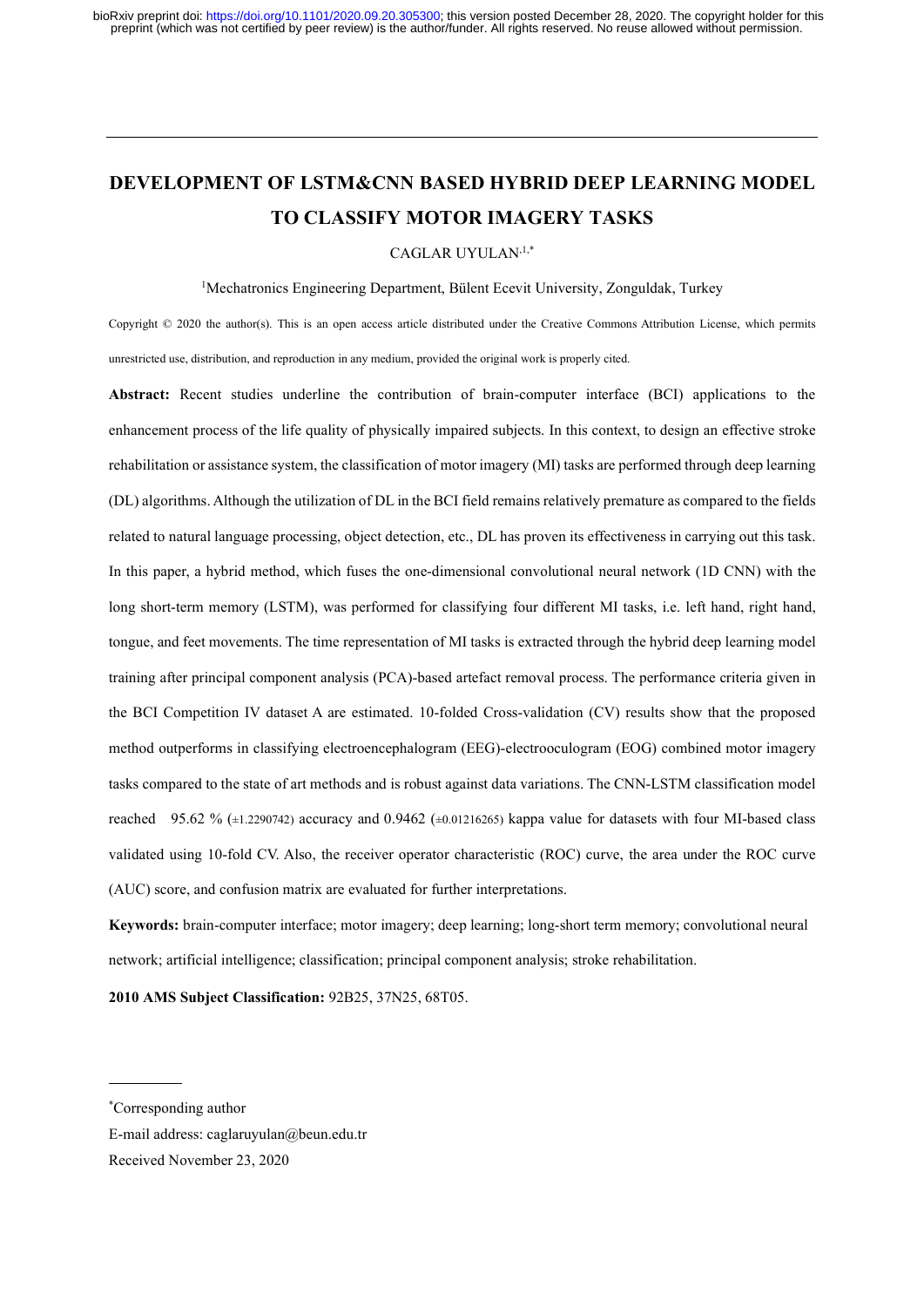#### CAGLAR UYULAN

# 1. INTRODUCTION

The use of assistive technologies to help disabled people is importantly increasing in recent years and researchers propose inspirational new scientific methods for restoring functions to those with motor impairments such as paralysis, amyotrophic lateral sclerosis, cerebral palsy, loss of limb [10]. Recent neuroscience and robotic studies indicate that even the imagination of a movement generates the same mental pattern as the performance of the movement itself [13]. Thus, transforming a brain activity or a task signal into direct control of any hardware device without the involvement of the peripheral nervous system or muscle is applicable. Therefore, it becomes promising for subjects suffering from mobility reduction. The techniques that enable the researchers to translate and interpret the brain signals as physical tasks are referred to as BCI [44]. BCI application provides a means of non-muscular communication and control paradigm to transmit signals&commands from the individuals with severely impaired movement to the external world or devices by measuring brain activity.

BCI technology is broadly composed of five consecutive processes, which are sequenced as; *signal* acquisition (1), extraction of the intended action or desired features from the task (2), selection of more relevant subset from the feature set (3), classification of the mental state (4), and finally, feedback signals generated by the prosthetic device (5) [38]. These brain signals are extracted, decoded and studied with the help of various imaging techniques like EEG, EOG, magnetoencephalography (MEG), positron emission tomography (PET), functional magnetic resonance imaging (fMRI), electrocorticography (ECoG), etc.[11].

But, since these techniques involve sophisticated and expensive equipment and therefore the availability and utilization are mostly assigned to high budget corporations or hospitals, the traditional measurement of brain activity, in the context of EEG-based BCI, has relied on the acquisition of EEG data via non-invasive electrode arrays. The acquired EEG data is analyzed in either the time or frequency domain dynamics and subsequently translated into corresponding control commands. A BCI technology aims at decoding characteristic brain modalities, which are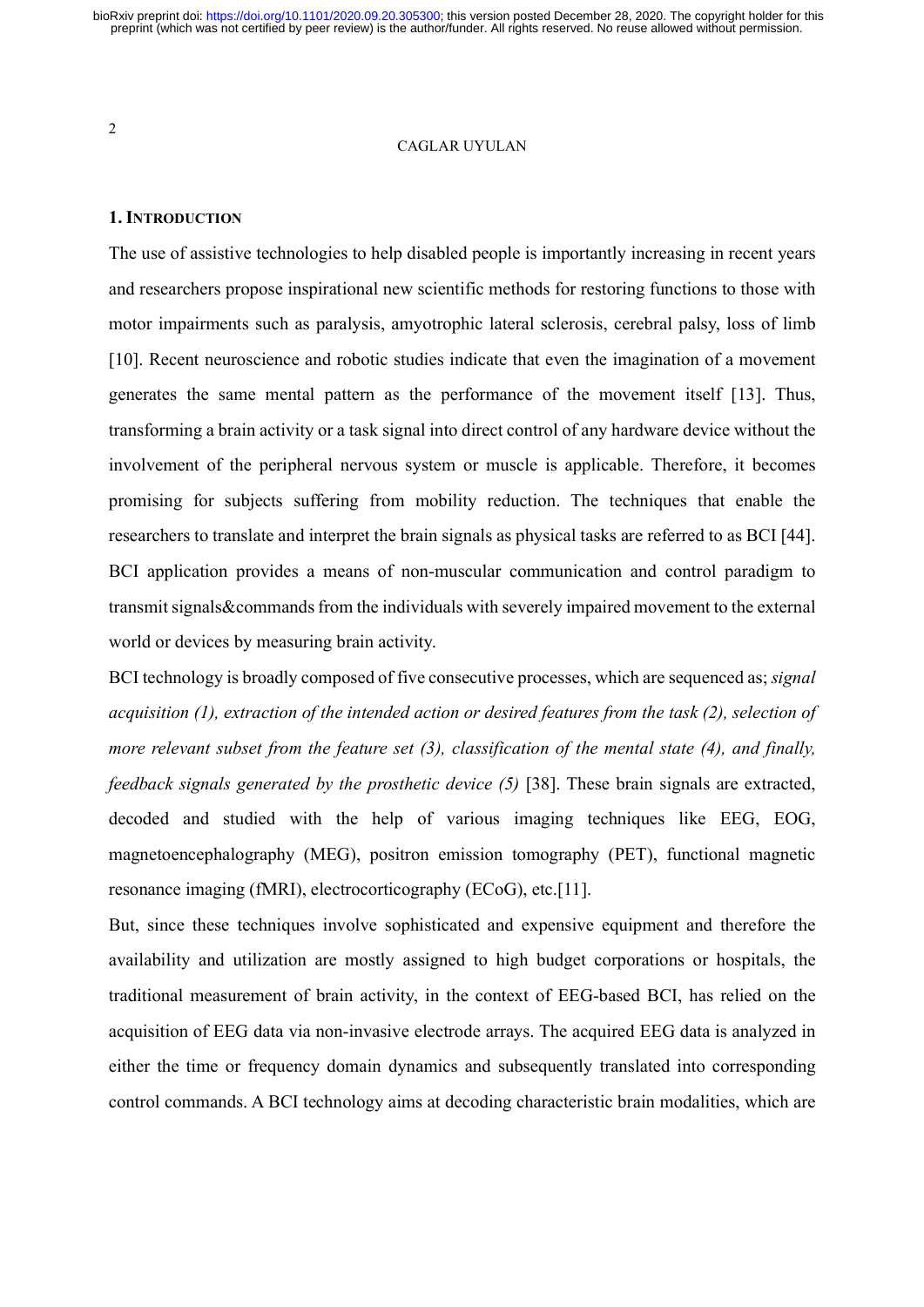generated from various brain locations, to control a robotic device. In the non-invasive method, the neurophysiological rhythms are recorded by sensors placed over the scalp to avoid the risks of surgery with a trade-off of low signal-to-noise (SNR) [22].

MI-related BCI, which is based on the imagination of the execution of movements is widely implemented. MI stimulates similar brain pathways as if it was performed a real movement. It replaces the exercises in cases where there is no residual motor function [48]. Several studies in the literature have focused on classifying MI-EEG signals to provide feedback during MI training [46; 65; 1]. While performing MI tasks, the synchronized rhythmic variations called event-related synchronization (ERS) and event-related desynchronization (ERD) in sensorimotor regions can be captured from EEG [24].

In the literature, several feature extraction and machine learning (ML)-based classification techniques are used for EEG-based BCI. Generally, feature extraction methods for the MI-EEG focus on deriving time-domain features, i.e. energy and amplitude of the signal, autoregressive modelling [17; 2], and on establishing frequency domain features [31; 37] or on extracting timefrequency features [59; 58]. With its adaptive structure and the ability for analyzing the nonstationary signals wavelet transform (WT) keeps and processes both time and frequency components of the signal. The combination of useful frequency and time information on the nonstationary EEG signal improves the performance of classifiers. Stating the merit of potential biomarkers is a critical threshold contributing to the classification performance. Therefore, with the proliferation of high-dimensional data, feature selection (FS) methods have been widely applied as a vital task before the learning process. The purpose of using FS methods is selecting a valuable subset of features from the original set of features without sacrificing from the accuracy in representing the initial set of features, in which plenty of spurious information and irrelevant features exist [52]. Extensive implementation of wrapper-based approaches is also underlined, particularly in bioinformatics, employing genetic algorithm (GA) [35], particle swarm optimization (PSO) [47], ant colony optimization (ACO) [16], etc. Besides, an increasing number of researches make use of the embedded capacity of several classifiers to discard less informative

3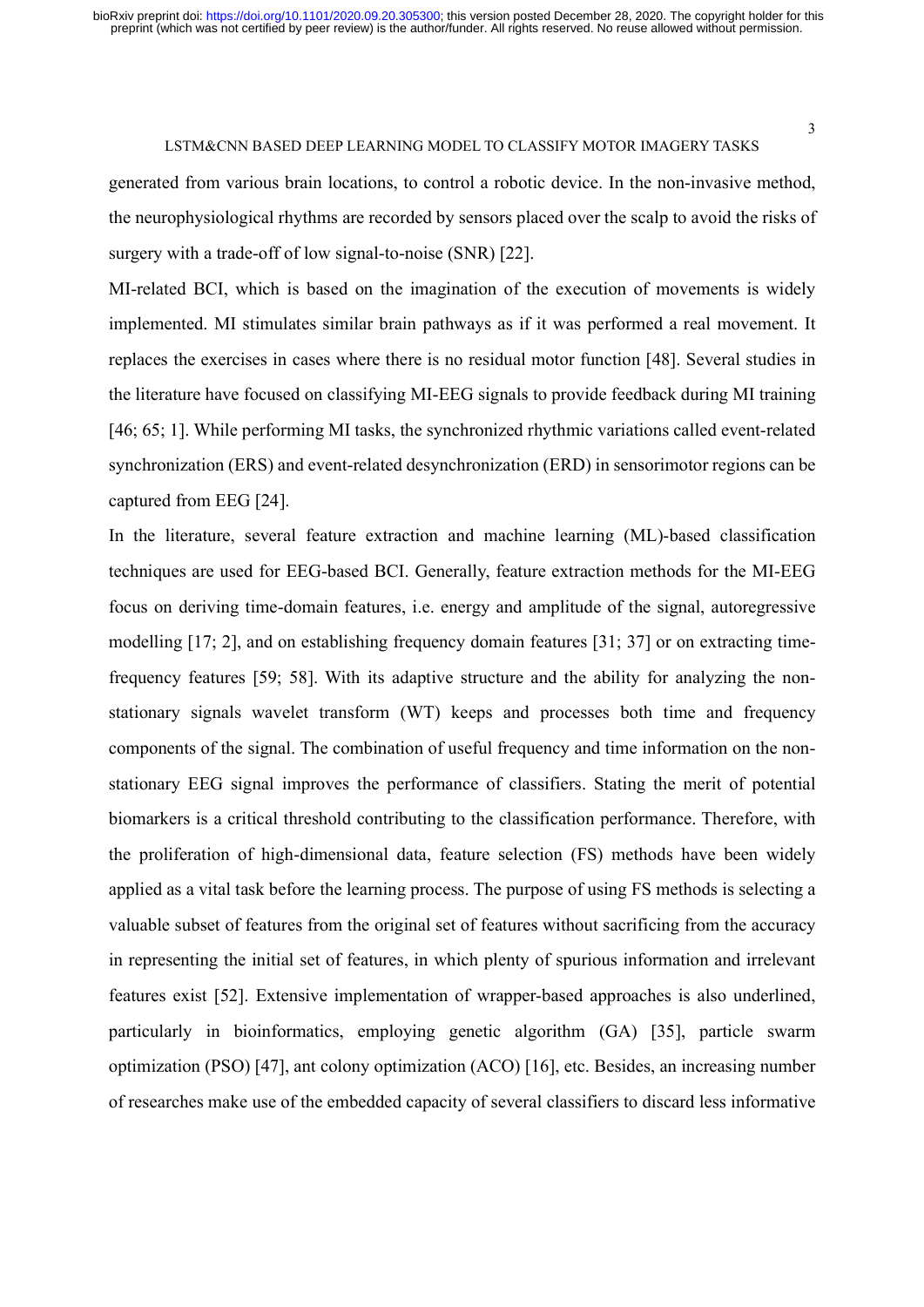# CAGLAR UYULAN

input features. ML-supported classification techniques such as quadratic discriminant analysis (QDA), linear vector quantization (LVQ), k-nearest neighbour (KNN), multilayer perception (MLP), support vector machine (SVM), linear discriminant analysis (LDA), decision tree, naive Bayesian classifier for EEG-MI classification have been widely studied [18; 14; 54; 62]. Since the brain signals recorded using EEG have non-linear, complex, non-stationary and non-Gaussian nature, finding a robust and accurate feature extraction and ML-based classification method is a challenge in EEG-based BCI application. To improve the effectiveness of the classifiers, the specialized pre-processing, artefact removal, feature reduction techniques can be used [23; 26; 63]. PCA is one of these techniques. With the aid of PCA, the higher dimensions of the signal, which contains relatively insignificant or insensitive features, are reduced to lower dimensions to increase the correctly classified percentage of data. It tries to find the "best" eigenvalues in the sense of variances while accounting the temporal variability. This means, that it is sought to extract the most dynamic one, but this does not necessarily mean that these features are the most prominent ones. Therefore DL algorithms should be applied for solving this problem.

DL is a prediction method, which uses a sequence of nonlinear processing stages, which jointly learns from data. It serves a new way of neural network (NN) fitting approach with hierarchical feature extraction and helps to find the representations that are invariant to inter-and intra-subject differences while reducing dimensions, in this way it is possible to construct a unified end-to-end model that can be applied to raw signals [4].

Deep NN's have specialized and proved their effectiveness in recognition tasks including applications of images, videos, speech, and text classification. CNN's are very suitable to study with images and video data because they are capable to extract representative features, which are robust to partial translation and deformation of inputs [30; 5]. CNN's are also effective in many applications, which comprise temporal dynamics such as, handwriting, speech recognition. Additionally, CNN's are utilized in the field of the combination of spatial representation and timeseries structure, i.e. moving object detection or video classification [40; 33]. CNN's provide significant performance enhancement minimizing the error rates of competing techniques in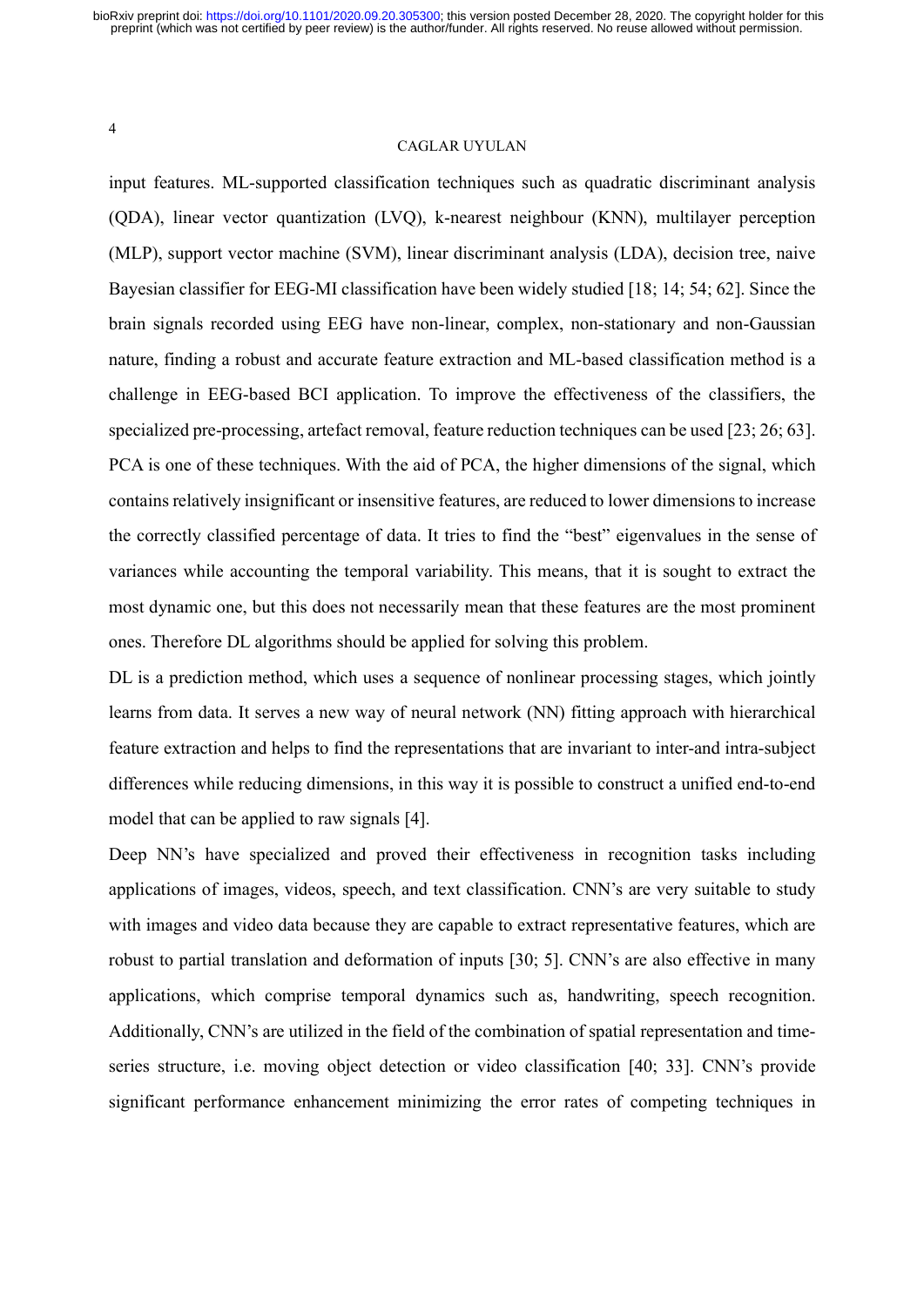ImageNet competition 2012 [28].

In this paper, a continuous classification output for each sample in the form of class labels of MI tasks (0 (Left Hand), 1 (Right Hand), 2 (Feet), 3 (Tongue)) including labelled trials was provided by implementing CNN-LSTM based deep classifier based on the BCI Competition IV dataset A. The classification algorithm is causal, meaning that the classification output at time  $k$  may only depend on the current and past samples  $x_k, x_{k-1}, ..., x_0$ . A confusion matrix was then built from all artefact-free trials for each time point. The time course of the accuracy and loss was obtained. The mean and standard values of the validation accuracy and validation kappa value after 10-fold CV are computed, respectively. The confusion matrix and ROC curve were plotted, and the AUC score is evaluated.

# 1.1.RELATED STUDIES

A unified end-to-end CNN-based DL model was developed to classify MI-related tasks. Transfer learning was used to adapt the global classifier to single individuals improving the overall mean accuracy. However, in this study, the classification performance for four class is quite low with 68.51% [15]. A novel approach for learning deep representations from multi-channel EEG timeseries was proposed and its advantages in the mental load classification conceptualization were demonstrated. A deep recurrent-convolutional network was trained by mimicking the video classification techniques. As a result, the spatial, spectral, and temporal dynamics of EEG were preserved and mental load classification performance and robustness were improved [5]. A tensorbased multiclass multimodal scheme for hybrid BCI was developed to generate nonredundant tensor components. Multimodal discriminative patterns were selected through a weighted fisher criterion and support vector machine (SVM) was used for multiclass classification. The main advantage of this method is to capture the interactive effects of simultaneous tasks, but tensor generation and decomposition processes are very time-consuming [25]. Deep ConvNets with a range of various architectures including batch normalizations, exponential linear units, cropped training strategy were designed for decoding imagined or executed movements acquired from raw EEG. This method was compared with a validated baseline method named as filter bank common

5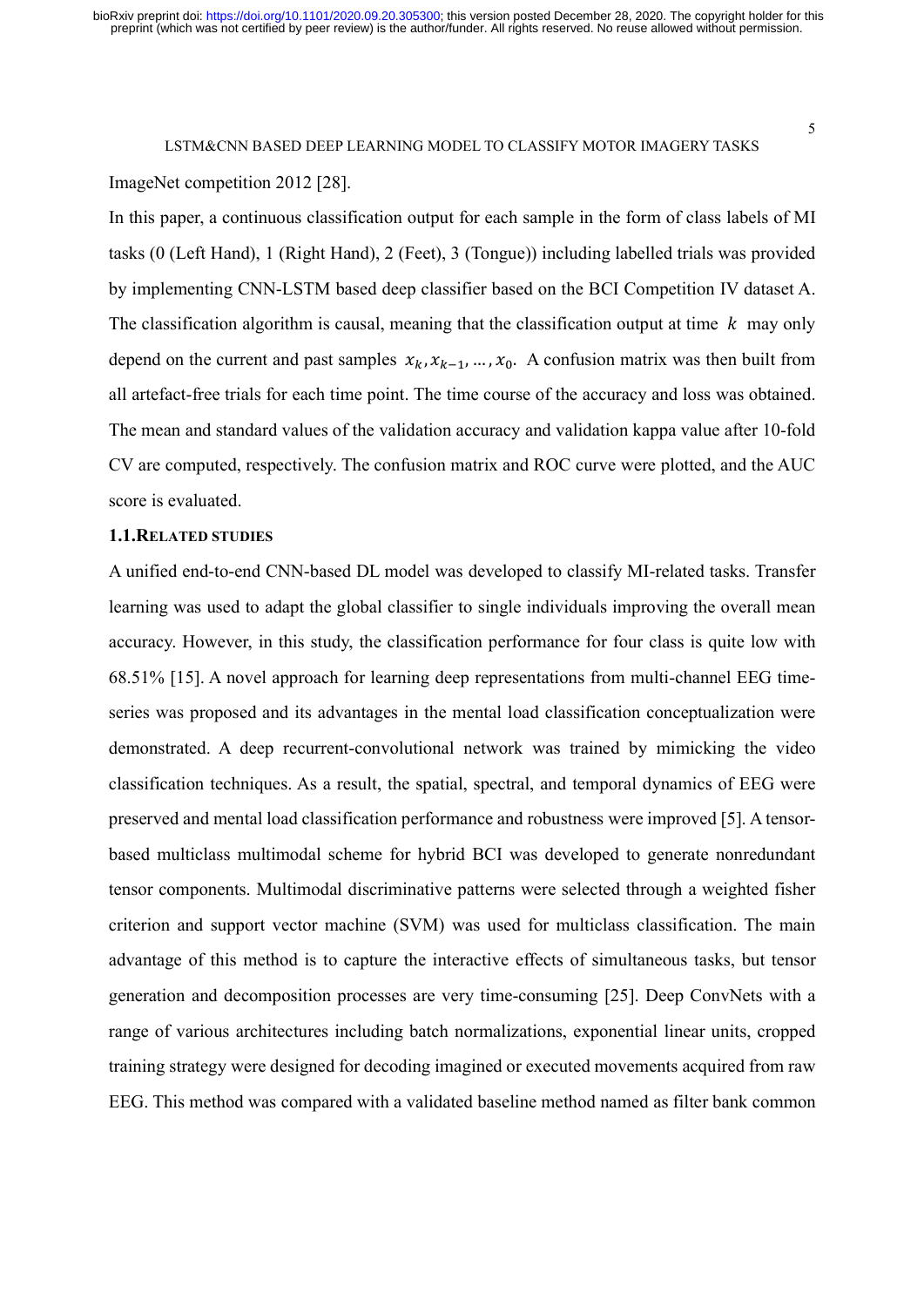# CAGLAR UYULAN

spatial patterns (FBCSP) decoding algorithm. One of the important findings of this study is that the deep ConvNets are learned features different from FBCSP, which could explain their higher accuracies in the lower frequencies where band power may be less important. Deep ConvNets can learn band power features with specific spatial distributions from the raw input in an end-to-end manner [51]. A novel MI classification framework was introduced by building a new 3D representation of EEG and training a multi-branch 3D CNN. Experimental evaluations reveal that the framework reaches state-of-the-art kappa value and outperforms other algorithms by a 50% decrease in the standard deviation of various subjects in terms of robustness criteria [66]. A CNN was employed to classify and characterize the error-related brain response as measured in 24 intracranial EEG recordings. It was found that the decoding accuracies of CNNs were higher than those of regularized linear discriminant analysis. The 4-layered CNNs were able to learn in allchannel decoding of errors from intracranial EEG electrodes in epilepsy patients [60]. It was proved that the CNN and LSTM capacity to learn high-level EEG features consisted of low-level ones, after feature extraction by discrete wavelet transform (DWT). The CNN and LSTM schemes are suitable and relatively roust to the BCIs and MI-EEG decoding [64].

# 2. THEORETICAL BACKGROUND

## 2.1.CONVOLUTIONAL NEURAL NETWORK

CNN's are a kind of NN having a grid-like topology, which is specialized for processing data. The CNN's are capable of extracting spatial features to a granular level and these features perform a high discrimination power for classification issues. A typical CNN architecture consists of three layers: convolution, pooling, and fully connected. Each layer comprises filter windows that slide over the input layer from the preceding layer.

While time-series data represents a 1-D grid, image data express 2-D grid nature comprising pixels. They take their name from a mathematical operation defined as "convolution operator". CNN's use the convolution operator instead of the general matrix multiplication in at least one of its layers [21]. The convolution of two discrete signals  $x_n$  and  $\omega_n$  is given as  $x_n \otimes \omega_n =$  $\sum_{m=-\infty}^{\infty} x_m \omega_{n-m}$ , where  $\otimes$  corresponds to the convolution operator. The generalized architecture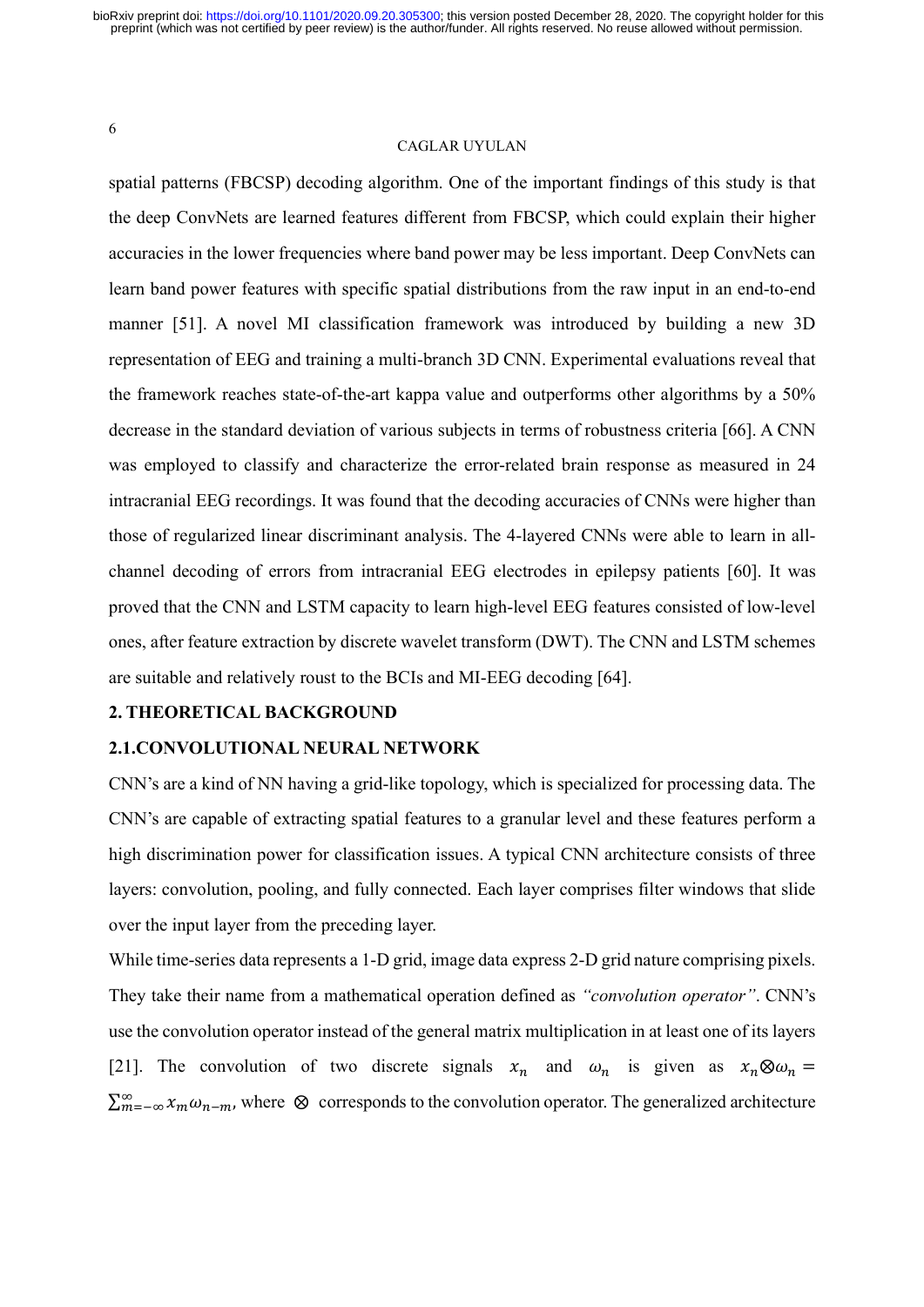



Figure 1: The generalized architecture of CNN's.

Each neuron in the first layer of the CNN interacts only with a small region of the input neurons, which is defined as a convolution window (Fig.1). While the convolution window is passing through an entire input sequence, each neuron in the hidden layer learns by changing its connection weight and overall bias. The size of the convolutional window is named as the "kernel size, k". The mathematical expression of this process is given as in Eq.1

$$
a_{ij} = \sigma(b_i + \sum_{k=1}^{l} \omega_{ik} x_{j+k-1})
$$
\n(1)

where  $a_{ij}$  is the output of the  $j<sup>th</sup>$  neuron of the  $i<sup>th</sup>$  filter in the hidden layer,  $b_i$  denotes to the overall bias of filter *i*,  $\omega$  corresponds to the shared weights and  $\sigma(.)$  is the nonlinear activation function.

It can be deduced that if it is given a finite kernel size  $(k)$ , the input to a specific neuron only relies on the subspace from the previous layer. This implies the sparse connectivity [43]. The sparse connections and weight sharing attribute extremely reduce the number of weights to be learned and shorten the training process by decreasing the gradient computation process. In this way,

7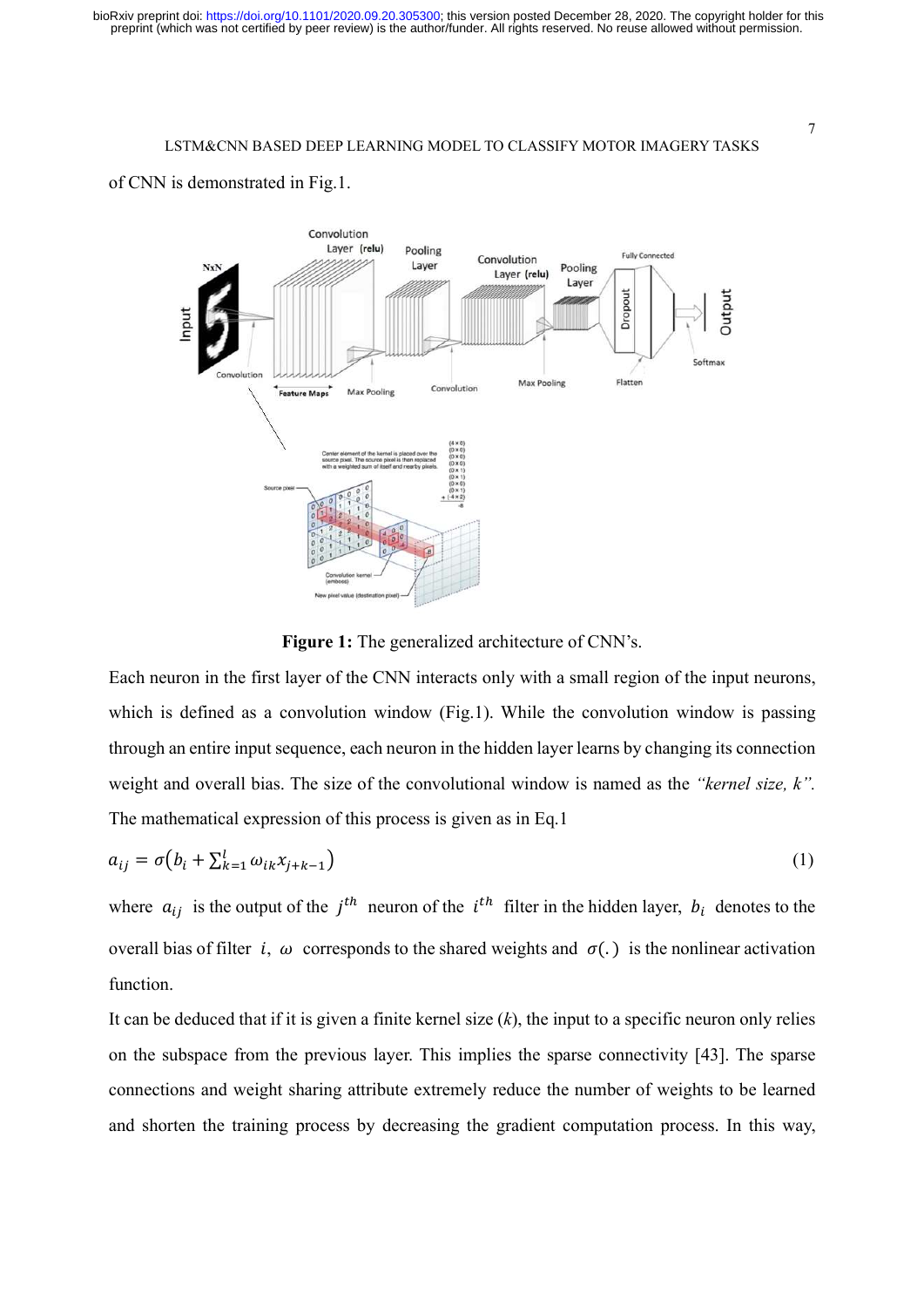## CAGLAR UYULAN

complex and high-level features are possible to be learned while preventing overfitting. Multiple filtered forms of the input data take place in the stacked hidden layers of the CNN as feature maps. Filter size, strides (sliding of windows), and padding (window offset over input) settings are parameterized.

Another operation is named as "*pooling*". Through the pooling operation, high-dimensional input space is gradually confined to a low dimensional space between layers by maximizing or averaging, etc its neighbouring values in the feature map. The location independence of the model is increased because the feature in various positions can be mapped to the same feature through the help of the aggregation of adjacent neurons [53]. "Fully connected layer" structure behaves same as ANN. Each neuron is connected to every other neuron of the preceding layer. The theoretical basics of the CNNs and learning theories can be investigated more detailed from [32; 8; 39].

# 2.2.LONG-SHORT TERM MEMORY

LSTM networks are the modified version of the recurrent neural networks (RNN). RNNs are specialized to process sequential data  $(x^{(1)}, x^{(2)}, ..., x^{(\tau)})$ , which plays an over time such as speech, language, audio, video etc. RNNs can scale long sequences and also process sequences of variable length and context. RNNs remember essentials related to the input signal through an internal memory while enabling a prediction of next states.

The main difference of the LSTM is that the gradient can flow for long durations. A crucial modification has been to make the weight on the self-loop conditioned on the context, rather than fixed. The time scale of integration is adjusted by doing the weight of self-loop gated based on the input sequence because the time constants are model output [19]. The architecture of the LSTM is demonstrated in Fig.2.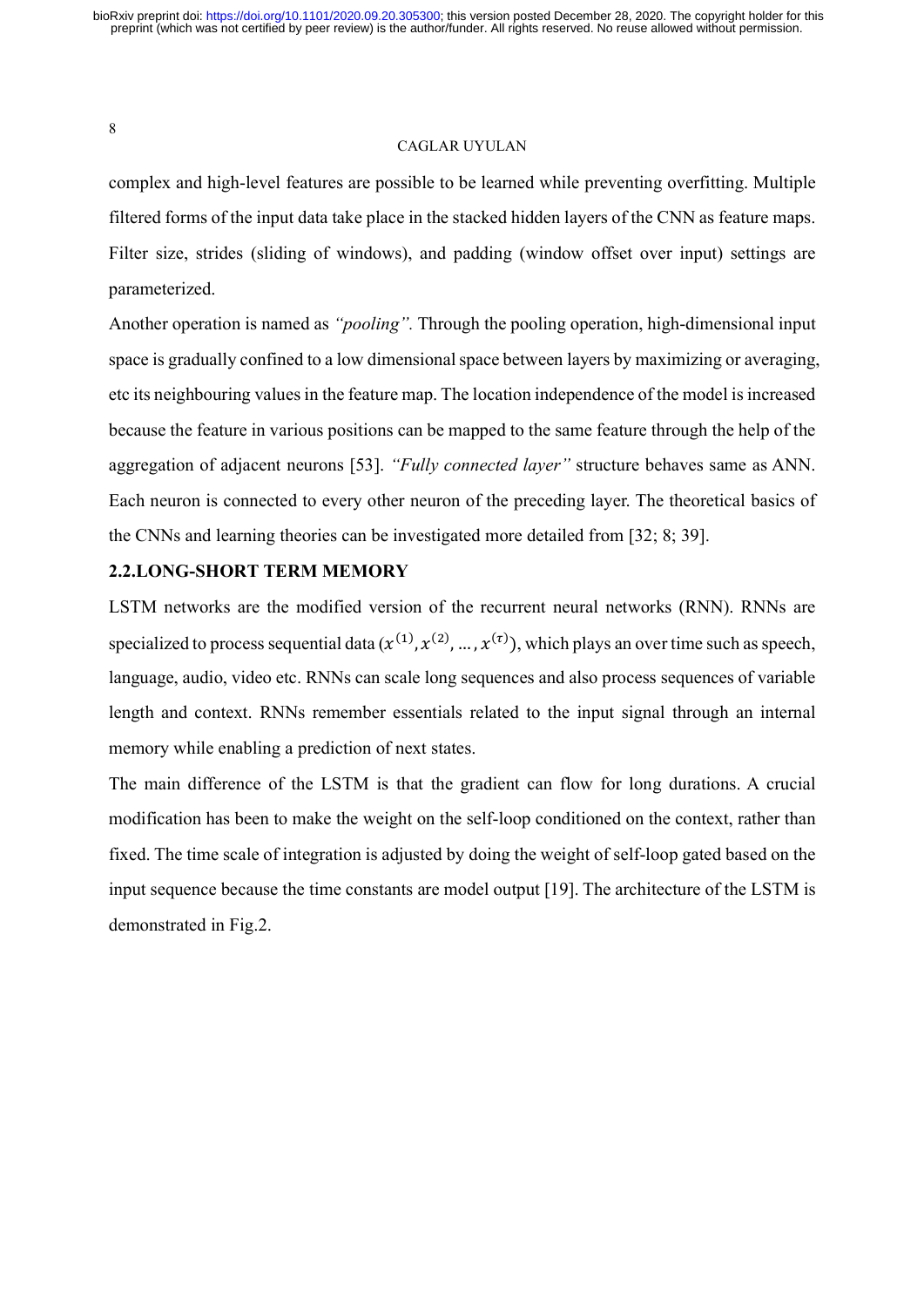

Figure 2: LSTM architecture. 1) Forget gate, 2) Input gate, 3) Output gate

According to Fig.2,  $\times$  is the scaling of information,  $+$  is adding information,  $\sigma$  is the sigmoid layer, which is used as a memory for remembering or forgetting,  $tanh$  is the activation function, which is used to solve the gradient vanishing problem,  $h(t)$  corresponds to the output of LSTM unit,  $c(t - 1)$  denotes the memory from previous LSTM unit,  $X(t)$  is input,  $c(t)$  represents new updated memory. The path from  $c(t - 1)$  to  $c(t)$  is defined as a memory pipeline. Forget gate takes  $X(t)$  and  $h(t - 1)$  as input and decides whether to forget or not the incoming information. Input gate decides what information is stored in memory and output gate choose what information becomes an output.

#### 3.MATERIALS AND METHODS

## 3.1.EXPERIMENTAL PARADIGM

BCI Competition IV 2008-Graz data set A provided by the Institute for Knowledge Discovery (Laboratory of Brain-Computer Interfaces, Graz University of Technology), is used in the deep learning-based modelling process. The data set comprises of EEG data from 9 subjects. The BCI paradigm has been established based on the four different motor imagery tasks (imagination of the movement of the left hand (class 0), right hand (class 1), both feet (class 2), tongue (class 3)). The session is comprised of 12 runs having 48 trials (12 for each of the four existing classes) and are dichotomised by short breaks. 576 trials are conducted in total.

9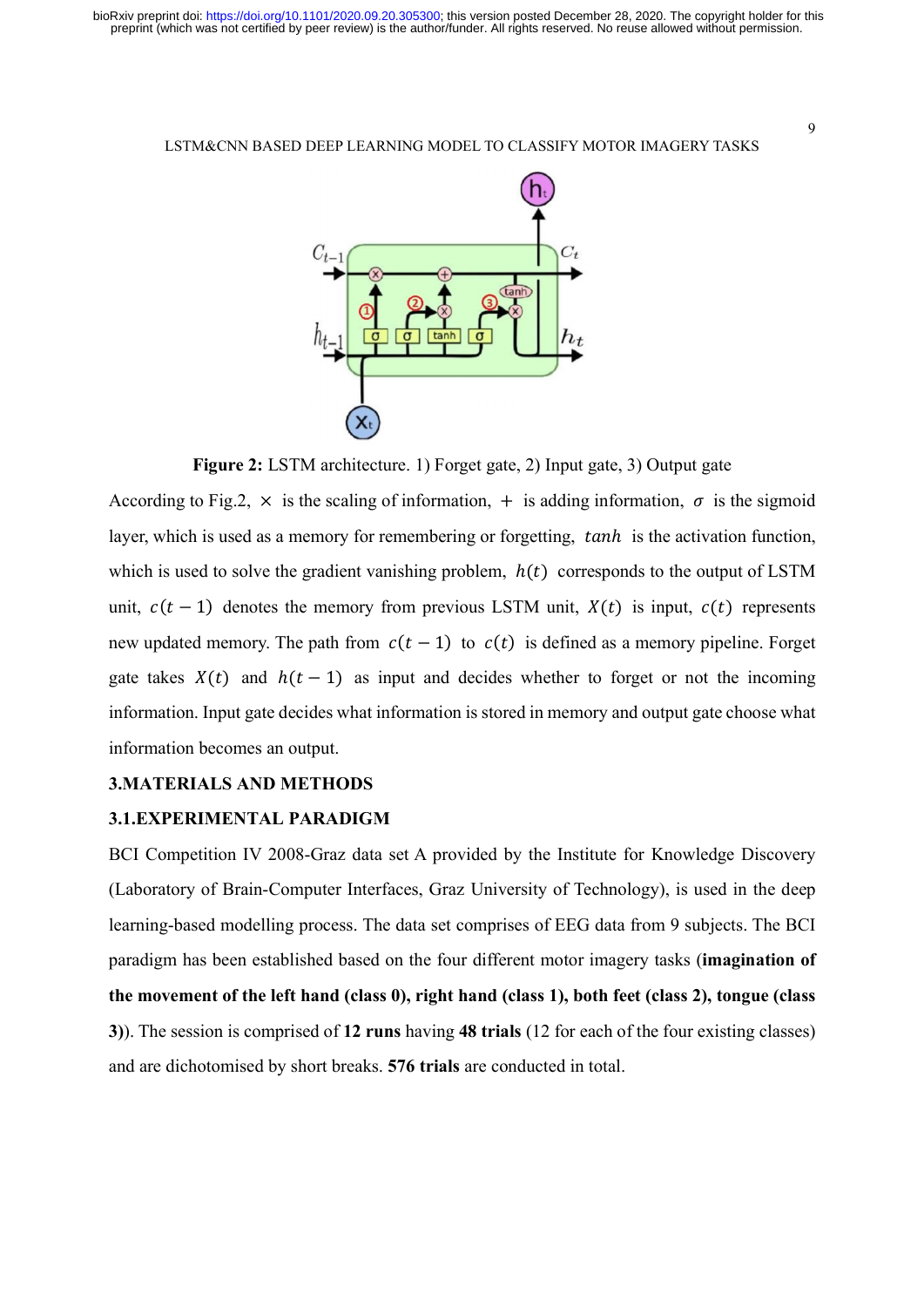# CAGLAR UYULAN

At first, a recording of approximately 5 minutes was run for estimating EOG interference. The recording is constructed by three-phase [1) two minutes with eyes open, 2) one minute with eyes closed, and 3) one minute with eye movements]. The details of the data acquisition process are represented in [55].

# 3.2.DATA ACQUISITION AND PREPROCESSING

EEG signals were acquired by utilizing twenty-two (22) Ag/AgCl electrodes having inter-electrode distances of 3.5 cm. The montage which maps the EEG and EOG channels are depicted in Fig3. a and Fig3.b, respectively.





All signals (EEG and EOG) were collected monopolar with the left mastoid as a reference, and the right mastoid as ground. The signal sampling rate is 250 Hz. The signals were filtered with a 0.5- 100 Hz. band-pass filter, and with an additional 50 Hz. notch filter, which suppresses the line noise.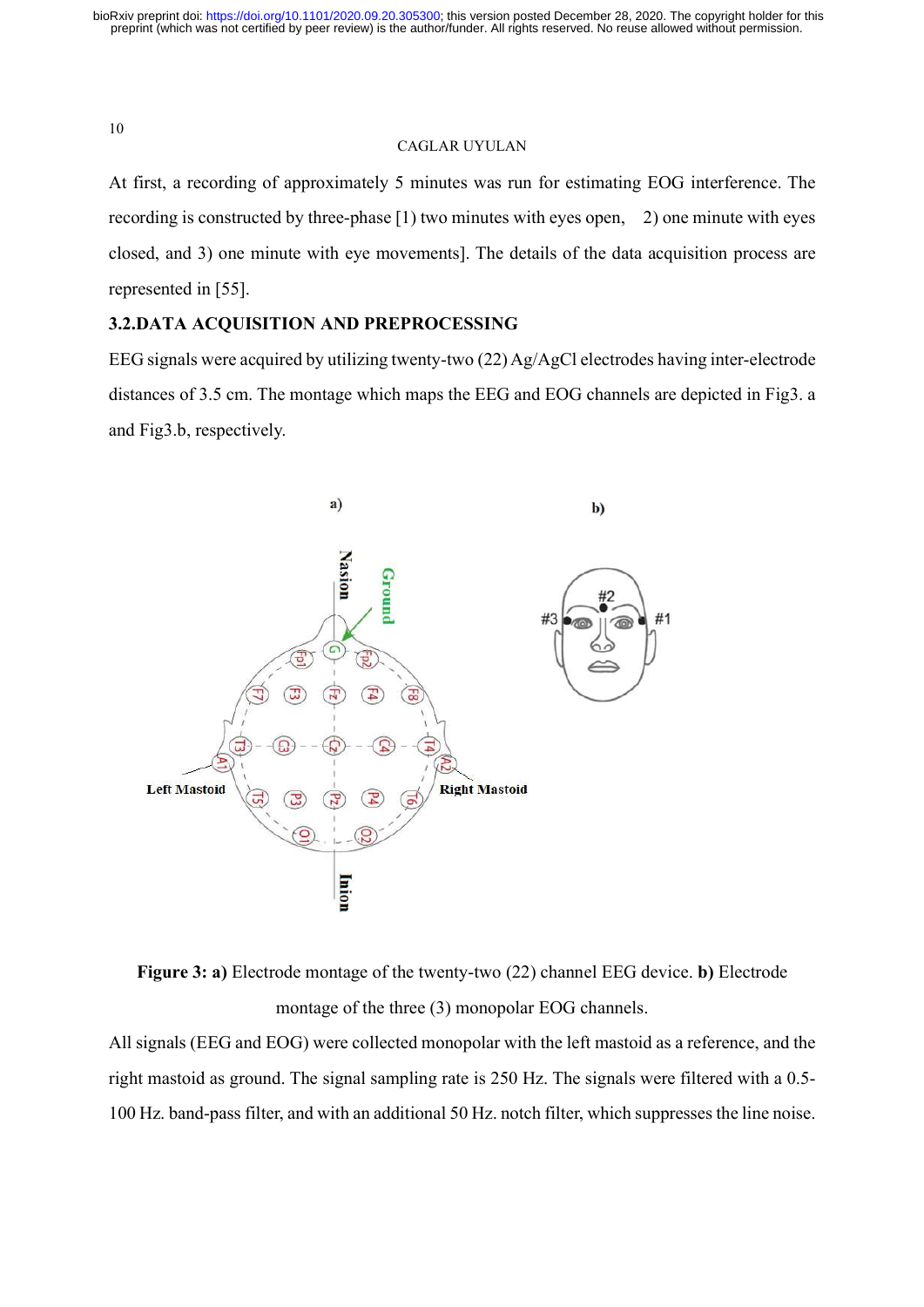The sensitivity of the EEG amplifier was set to 100  $\mu$ V. The sensitivity of the EOG amplifier was set to 1mV. The details about the data file description may be accessed from [7]. The data collected from 9 subjects for each mental task was cropped to a total of 196500 sample to equalize the length of the data after NaN values are cleaned. The total size of the processed data is reduced to [196500\*4 (sample), 25 (channel-EEG+EOG)] matrix form. After obtaining the final matrix form, the data is standardized by removing the mean and scaling to unit variance. Through the centring and scaling process, the relevant statistics are computed on the samples in the training set. Mean and standard deviation are then stored to be utilized with the transformation. The standardization process should be applied before classification for enhancing the performance of the machine learning-based estimator. They might give poor resuşts when the individual features do not more or less look like standard normally distributed data (e.g. Gaussian with zero mean and unit variance) [12].

## 3.3.ARTIFACT REMOVAL AND DIMENSIONALITY REDUCTION

The signal and noise (both random and deterministic) should be separated to obtain a high-quality measurement. Random noises can be eliminated by repeating a single signal measurement process. Some artefacts originate from the measurement process itself, therefore a statistical analysis of sensors is necessitated [29]. The characteristics of the artefacts differ from the signal of interest. When the artefact is limited to a specific frequency range, it can be removed by a frequency filtering approach. If it is based on discrete frequencies or their harmonics, it can be eliminated by notch filtering. When it is limited to a certain time range, e.g. in the case of eye blinks, the time intervals are discarded by observing the signal. However, if the artefacts are originated from various sources or a limited to a subspace of the signal space, the topography of the artefacts exhibit superposition state. For this reason, the artefacts can be eliminated by utilizing signal-space projection [57], so that the remaining signals do not include artefact subspace [50]. Methods, i.e. ICA [61] or PCA, based on the assumption that artefacts and signal sources are sufficiently independent of each other are also proposed [27; 41]. It is also possible to define the artefact by a particular temporal pattern, i.e. exponential decay. The artefacts are also modelled through fitting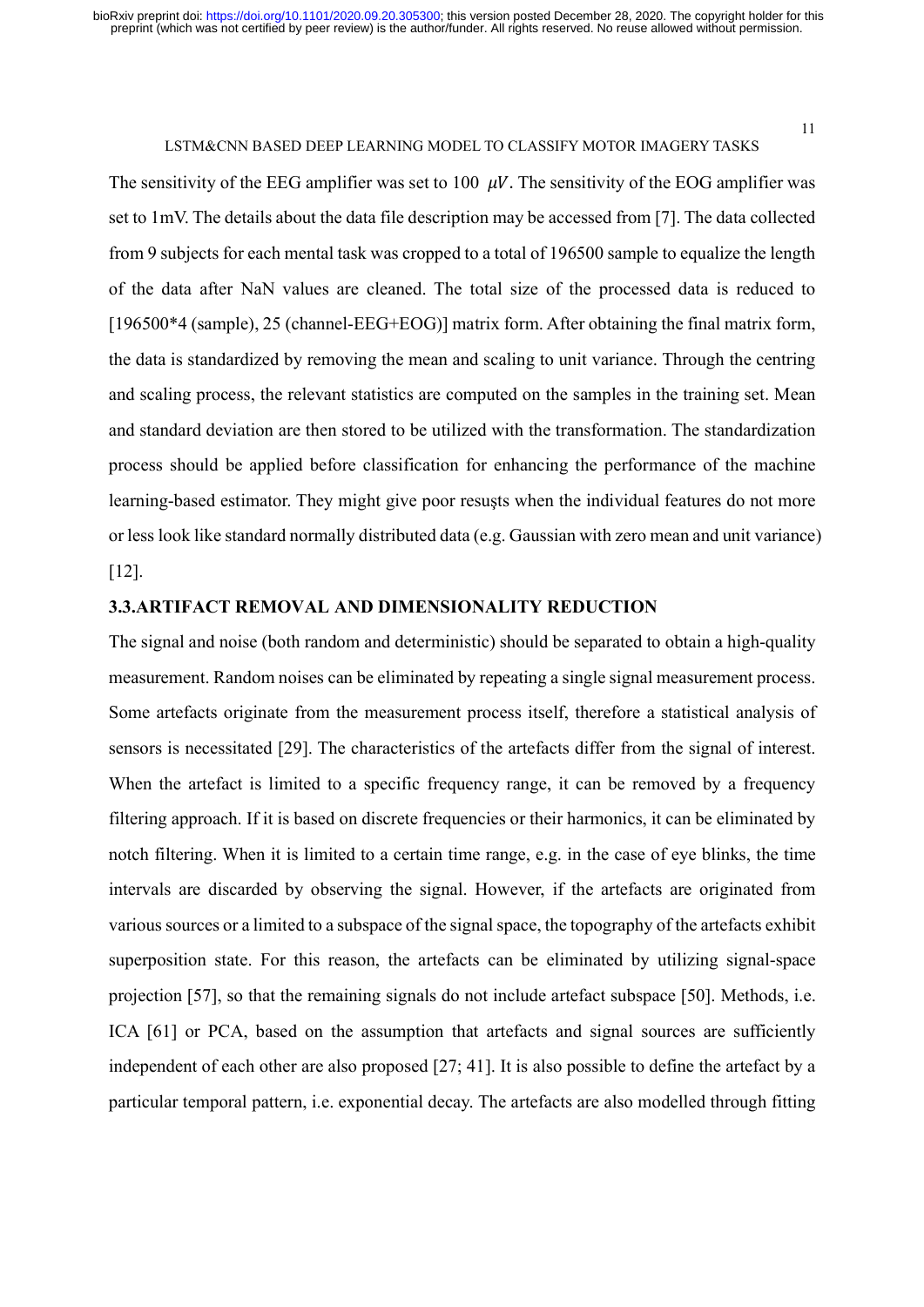## CAGLAR UYULAN

its parameters to the data, and then it is removed from the physiological signal, i.e. frequency range, amplitude, etc. The other methods include regression techniques, FIR filters, wavelet denoising, denoising with multilevel wavelet DWT functions, etc. Several artefact removal methods can also be united and run as stand-alone or EEGLAB plug-in. [45]. The suitability of artefact rejection method depends on not distorting the main component or feature sought in the signal. This is especially the case for some automated methods such as (independent or principle) component analysis and some filtering methods. The spatiotemporal nature and the generation mechanisms of the artefacts should be investigated. It is possible to reduce the effects of the muscular and eyemovement artefacts due to their structural difference from simultaneous reference signals such as EOG, ECG, EMG etc. When the large transient artefacts, e.g. from electric stimulation are expected, the recording epoch should be wide enough for confining artefacts in time [56; 42]. The multi-class classification performance of the BCI has also been improved with the current source density (CSD) method, which depends only on the position of the sensors on the scalp [49]. In light of the above basic information, in this paper, the PCA method was preferred to remove artefacts. PCA serves the speed-boosting of the fitting of the classifier by dimensionality reduction. PCA converts data linearly into new features that are not correlated with each other by doing the

orthogonal transformation [34].

# 3.4.CNN-LSTM FRAMEWORK

The classifier utilized in this paper is the combination of CNN and LSTM. First, the time-domain features of the EEG data are extracted through 1D-CNN, and after that, these features are feeding into the LSTM to obtain high-level representative features. Finally, the classifier dichotomizes four MI tasks. The framework of the methodology is depicted in Fig.4.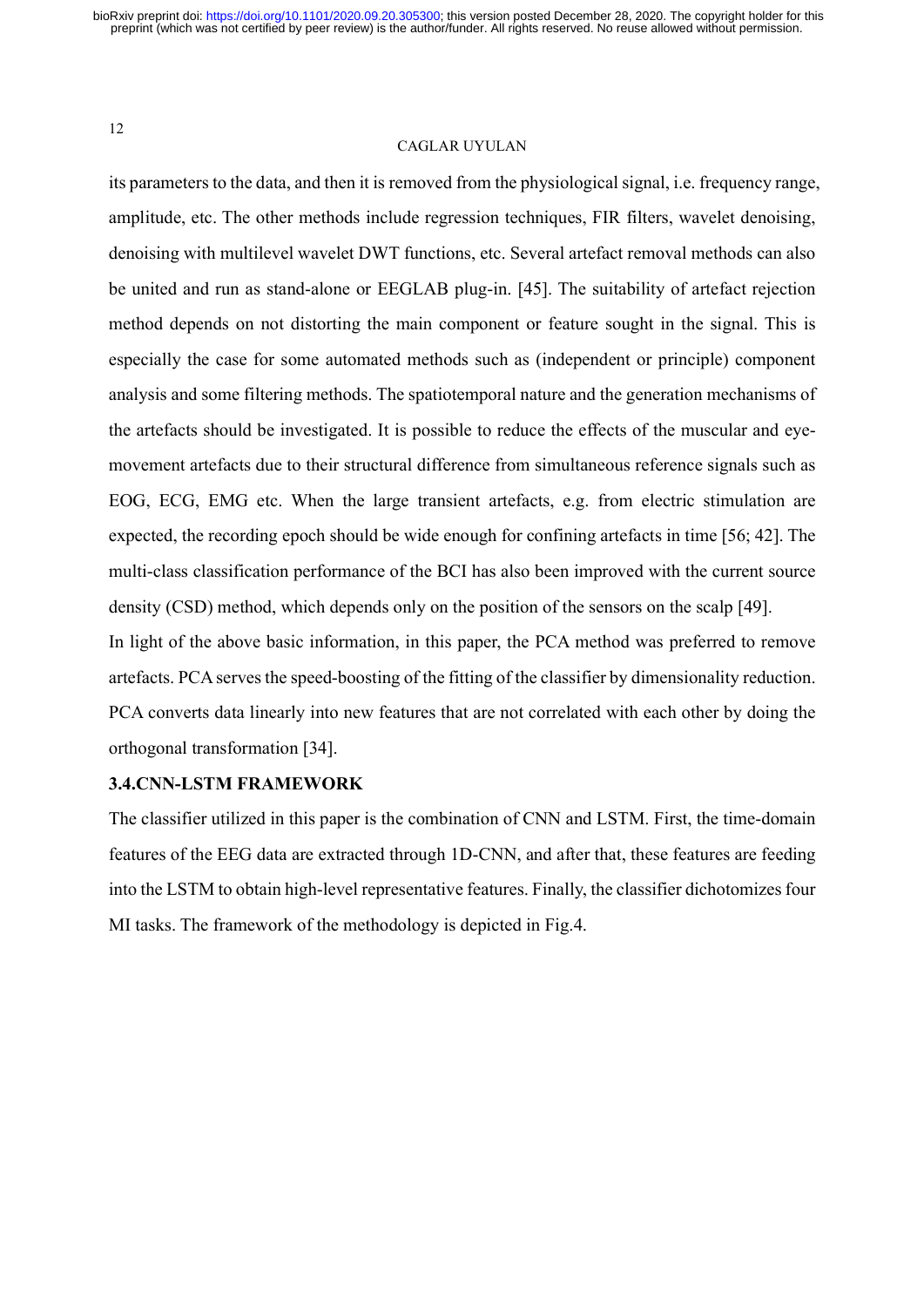

Figure 4: The framework of the classification methodology.

ERD and ERS can be seen in  $\mu$  – *band* (8 – 13 Hz.) and  $\beta$  – *band* (13 – 30 Hz.). For this reason, the  $\mu$  and  $\beta$  bands are extracted through the fifth-order butter-worth filter. In this way, it is possible to benefit from band power optimally. In the experiment, the subjects performed MI tasks in 3 seconds, the time segment of 2-6 seconds are extracted to reduce the temporal redundancy.

Multichannel EEG data is two-dimensional, but time and channel have different units, which drives a non-trivial selection of the filter kernel dimensions. The model is based on a hybrid CNN-LSTM structure and the summary of the model is given in Table 1.

13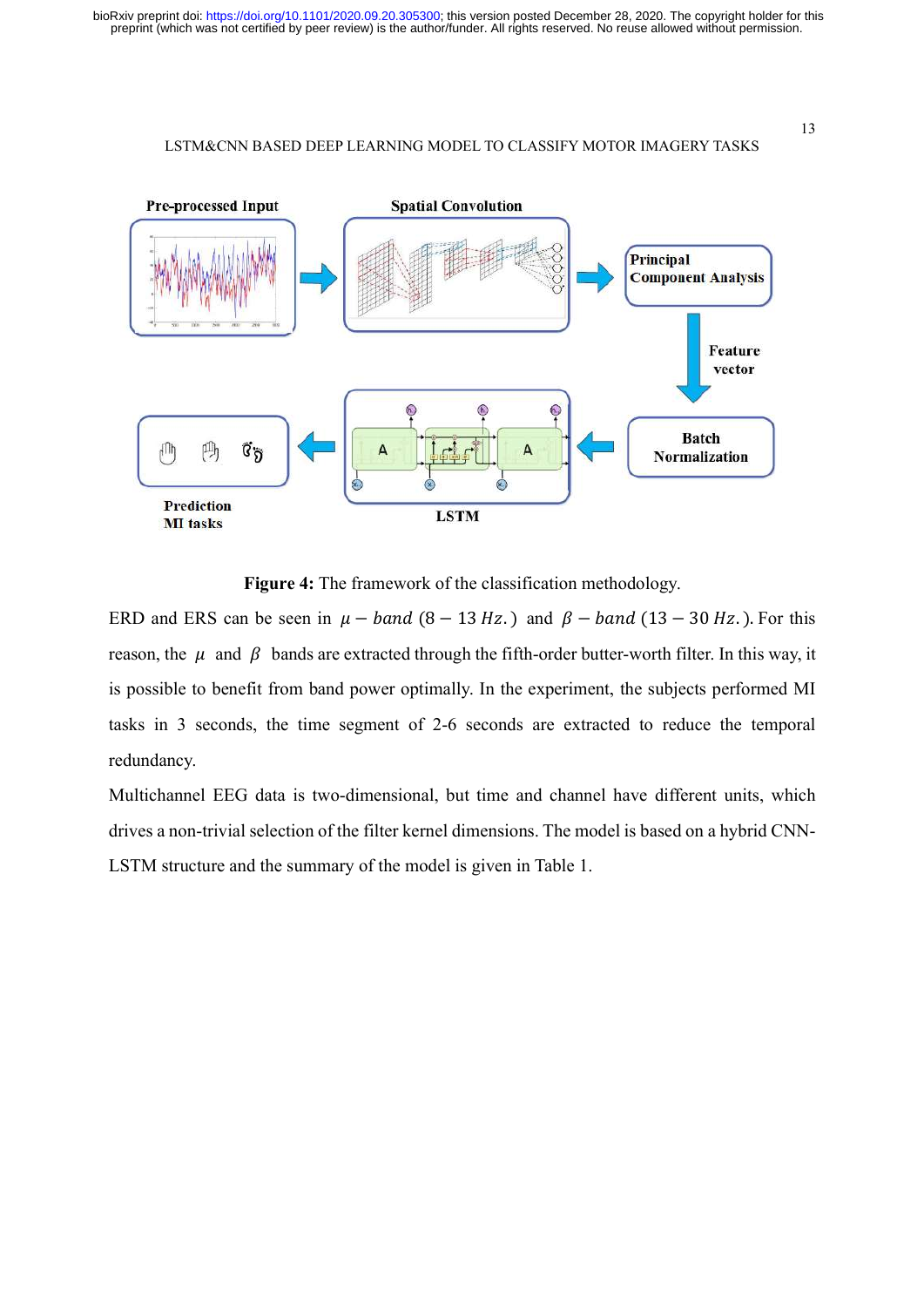# CAGLAR UYULAN

## Table 1: Model summary of the CNN-LSTM.

Model: "CNN-LSTM"

| Layer (type)                              | <b>Output Shape</b> | Parameters #     |  |
|-------------------------------------------|---------------------|------------------|--|
| conv1d (Conv1D)                           | (N, 122, 128)       | 2176             |  |
| max pooling1d (MaxPooling1D) (N, 30, 128) |                     | $\boldsymbol{0}$ |  |
| conv1d $1 (Conv1D)$                       | (N, 29, 64)         | 16448            |  |
| lstm (LSTM)                               | (N, 29, 25)         | 9000             |  |
| $lstm$ $1 (LSTM)$                         | (N, 29, 25)         | 5100             |  |
| $lstm$ 2 (LSTM)                           | (N, 25)             | 5100             |  |
| dense (Dense)                             | (N, 4)              | 104              |  |

Total params: 37,928

Trainable params: 37,928

Non-trainable params: 0; N refers to the length of the input.

The timestep is selected as 125, which means the input shape of the first convolutional layer is (125, 4). The kernel size and the filter number of the first 1-D CNN are 4 and 128, respectively. The padding is activated with 1 stride, and the activation function is selected as "ReLu". MaxPool size is 4. The second 1-D CNN has 64 filters with a kernel size of 2. LSTM layers have "tanh" activation functions and recurrent activation functions with a dropout and recurrent dropout of 0.2.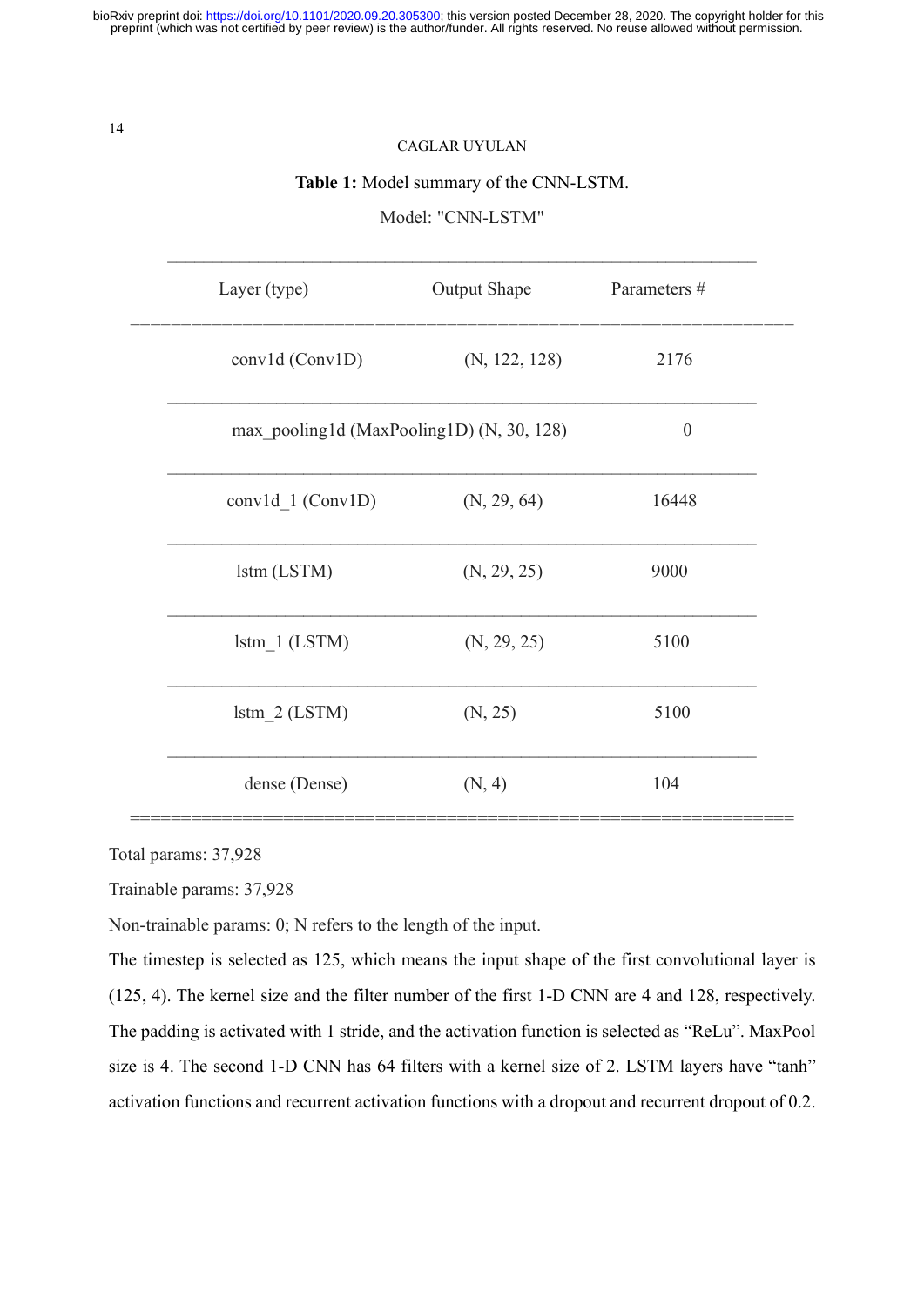The total unit of each LSTM layer is 25. The dense layer has "softmax" activation function. The hyperparameters of the model are represented in Table 2.

Table 2: The hyperparameters of the model.

| parameter      | type or value             |  |  |
|----------------|---------------------------|--|--|
| optimizer      | Adam                      |  |  |
| activation     | ReLu, tanh, softmax       |  |  |
| regularization | dropout                   |  |  |
| loss function  | categorical cross-entropy |  |  |
| hatch size     | 64                        |  |  |
| epoc           |                           |  |  |

Dropout, which a determined portion of the neuron is randomly turned off at each iteration, is necessary for model generalization. Dataset was shuffled at each epoch to avoid overfitting.

# 4.RESULTS

All steps are executed by the publicly available "Google Colaboratory", which is a free cloud service giving an opportunity to AI developers to apply their deep learning-based algorithms. Datasets are trained on "Google Colaboratory" including several significant modifications, which allows evaluations on multiple GPUs. The GPU model is Tesla k80 supporting Python environment and Keras deep learning libraries. It is easy to upload data from "Google Drive Application" to train the model. Multi-GPU training exploits data parallelism and is carried out by splitting each batch of training images into several GPU batches, processed in parallel on each GPU. The gradient of the full batch is obtained by averaging the computed GPU batch gradients. Gradient computation is synchronous across the GPUs, so the result is precisely the same as when training on a single GPU. First, the filtered datasets are uploaded to "Google Colaboratory". The size of the dataset matrix is [195000\*4 (time-series representing each mental task), 25 (EOG+EEG channels]. Then, the dataset is normalized via StandardScaler command in the sklearn. preprocessing library, and is subjected to the PCA. After the PCA process, the electrode sources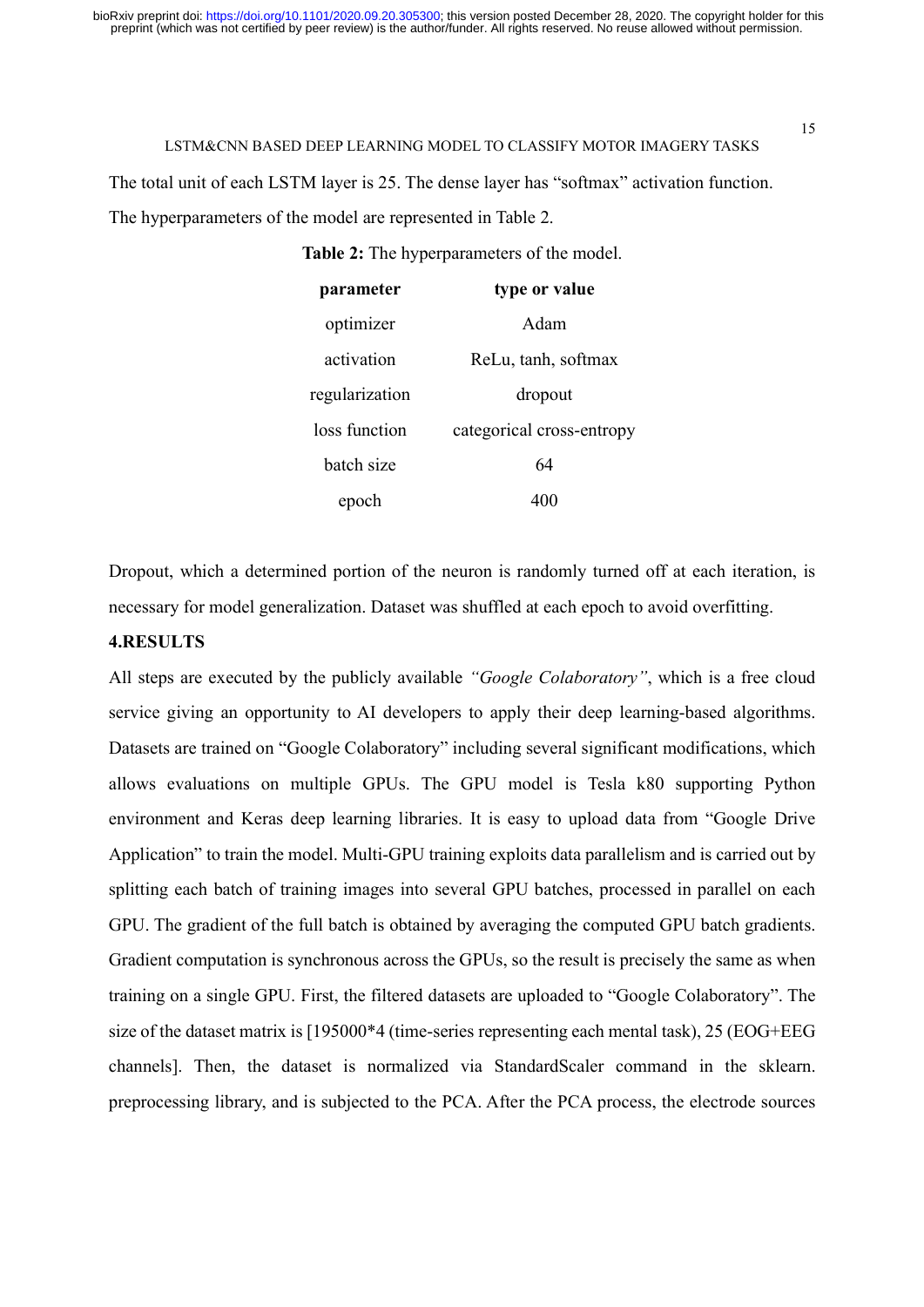## CAGLAR UYULAN

are reduced into four main principal components. The obtained size of the dataset matrix becomes [195000\*4, 4 (principal component)]. After that, the dataset matrix is divided into timesteps each part includes 125 samples and reshaped as [6288, 125, 4]. Finally, Datasets are split randomly into the train part and test part, for the fitting via sklearn.model selection.train test split command with parameters of test size 0.1, and random state 0.2. After splitting process, the size of the train and test data matrices are [5659, 125, 4], [629, 125, 4], respectively. The CNN-LSTM model is trained with the 10-fold CV method by using train data. This procedure was done by splitting the training dataset into 10 subsets and takes turns training models on all subjects except one which is held out, and computing model performance on the held-out validation dataset. In this paper, 10 models are build and evaluated for CV [37]. For each trial, a sliding window of size 125 along the time axis. The models obtained from the training phase are tested section-by-section, and finally, the average validated the accuracy and kappa value obtained for each section having epochs=400 and batch size=64.

The results of the 10-fold CV process are represented in Table 3.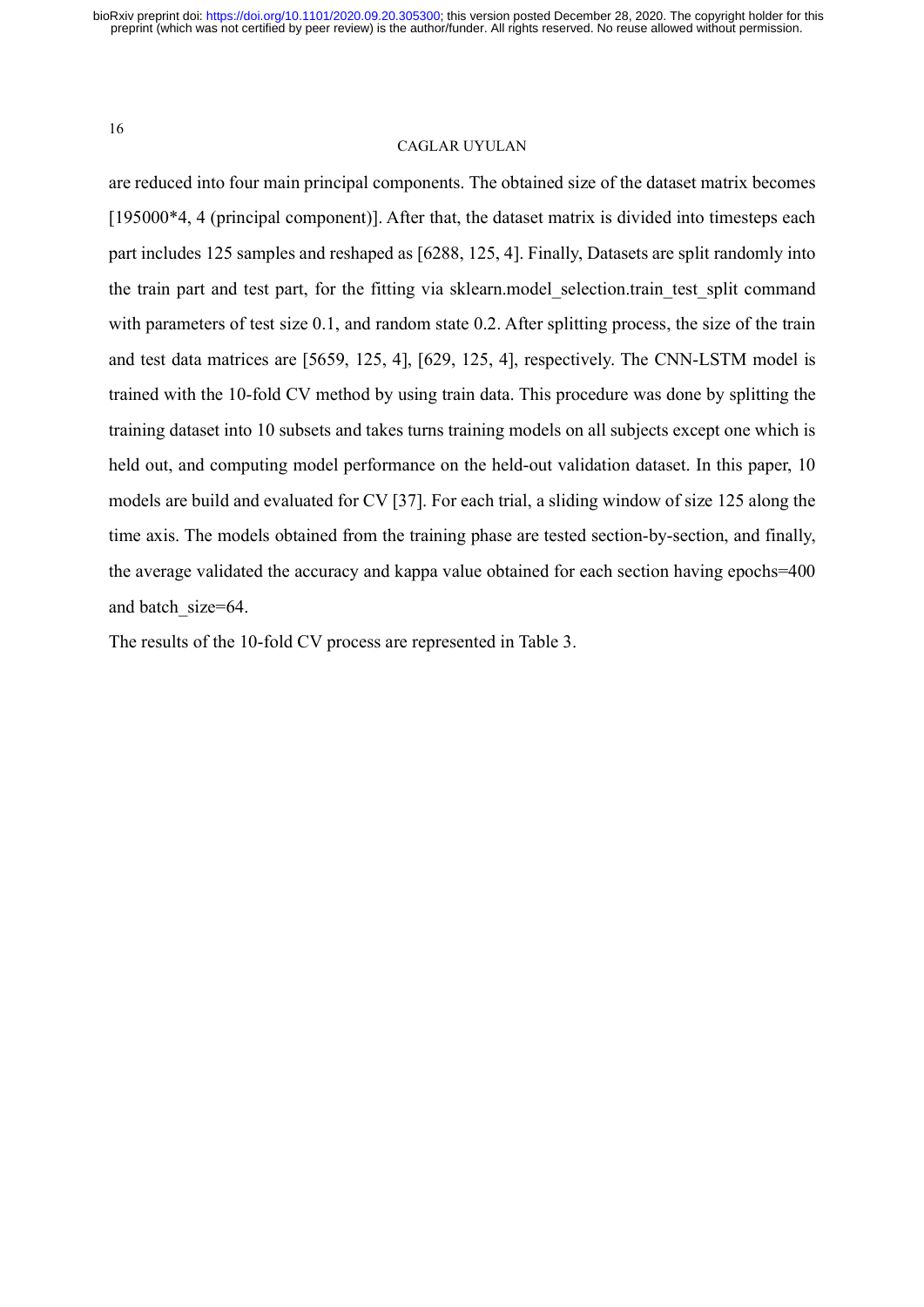| <b>Trials</b>  | <b>Accuracy (Train)</b>   | Loss(Train)               | <b>Accuracy (Validation)</b> | <b>Loss (Validation)</b>  | Kappa Value<br>(Validation) |
|----------------|---------------------------|---------------------------|------------------------------|---------------------------|-----------------------------|
| $\mathbf{1}$   | 0.9806                    | 0.0549                    | 0.9346                       | 0.2926                    | 0.9249                      |
| $\overline{c}$ | 0.9751                    | 0.0745                    | 0.9611                       | 0.1645                    | 0.9511                      |
| 3              | 0.9786                    | 0.0590                    | 0.9788                       | 0.0882                    | 0.9686                      |
| $\overline{4}$ | 0.9827                    | 0.0497                    | 0.9541                       | 0.2191                    | 0.9442                      |
| 5              | 0.9857                    | 0.0442                    | 0.9611                       | 0.1419                    | 0.9511                      |
| 6              | 0.9865                    | 0.0366                    | 0.9470                       | 0.2218                    | 0.9371                      |
| $\overline{7}$ | 0.9863                    | 0.0381                    | 0.9611                       | 0.1977                    | 0.9511                      |
| 8              | 0.9868                    | 0.0403                    | 0.9664                       | 0.1489                    | 0.9563                      |
| 9              | 0.9857                    | 0.0451                    | 0.9505                       | 0.2625                    | 0.9406                      |
| 10             | 0.9813                    | 0.0527                    | 0.9470                       | 0.1745                    | 0.9371                      |
|                | <b>Average Train</b>      | <b>Average Train Loss</b> | <b>Average Validation</b>    | <b>Average Validation</b> | <b>Average Validation</b>   |
|                | Accuracy                  |                           | Accuracy                     | Loss                      | Kappa Value                 |
|                | $0.9829(\pm 0.003980801)$ | $0.0495(\pm 0.011465644)$ | $0.9562(\pm 0.012290742)$    | $0.1912(\pm 0.060500892)$ | $0.9462(\pm 0.01216265)$    |

#### Table 3: Performance table of the 10-k CV process.

The mean and standard values of the validation accuracy and validation kappa value after 10-fold CV are evaluated as  $95.62 \% (\pm 1.2290742)$  and  $0.9462 (\pm 0.01216265)$ , respectively. After that, the CNN-LSTM model was tested by using test data. The accuracy and kappa value were obtained as 96.98 % and 0.9597, respectively. The disadvantage of the k-fold CV is that the size of the train test splits is predetermined. The metric of the kappa score evaluation is "cohen kappa score", which is a statistic that measures inter-annotator agreement. The details and theoretical basis are explained in [9; 3]. The metrics are implemented to measure classification performance by sklearn.metrics module.

The model accuracy and model loss values of test and train data for each epoch was represented in Fig.5a and Fig.5b, respectively.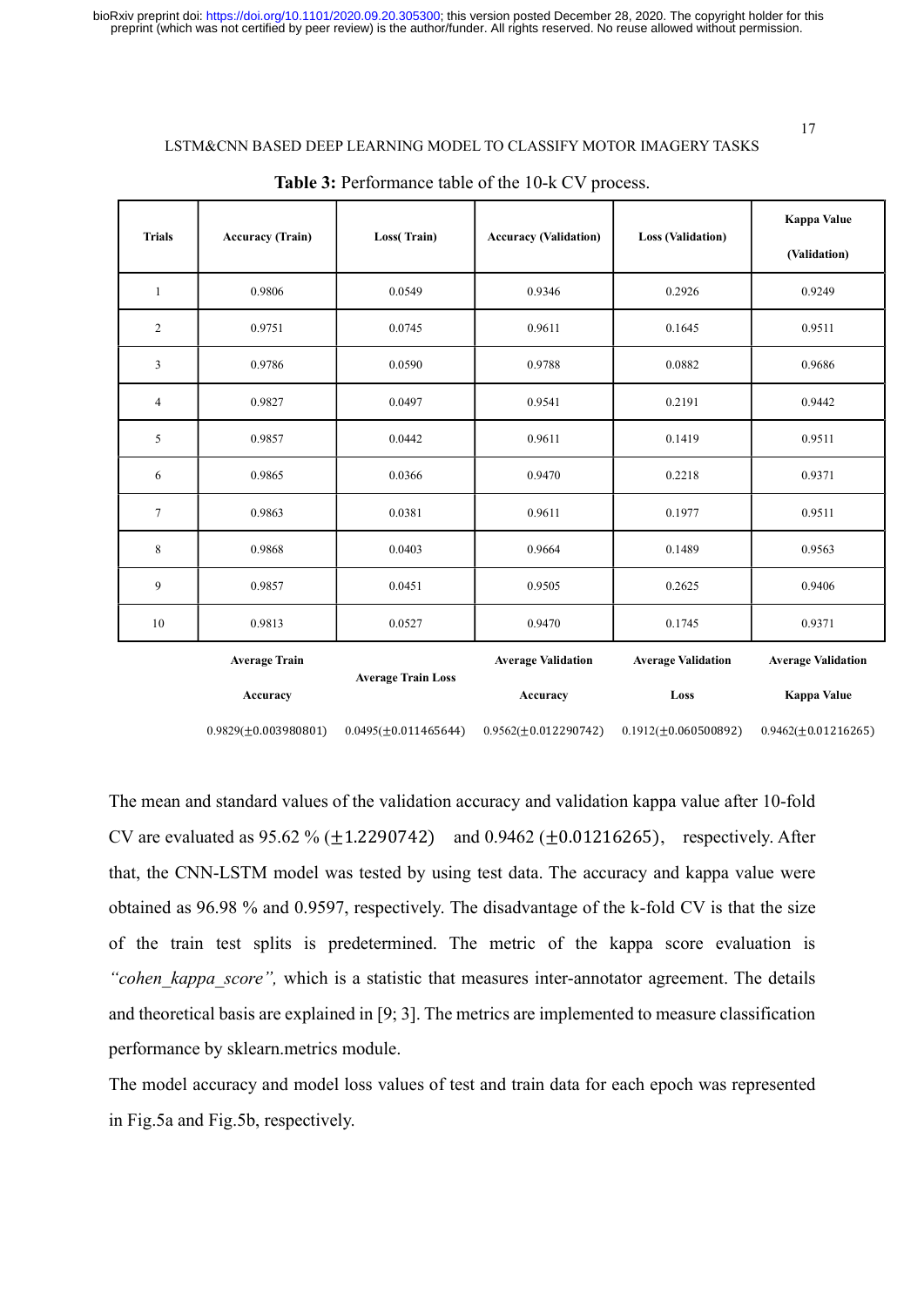## CAGLAR UYULAN



Figure 5: The performance metrics of the model obtained from test and train data a) Model accuracy b) Model loss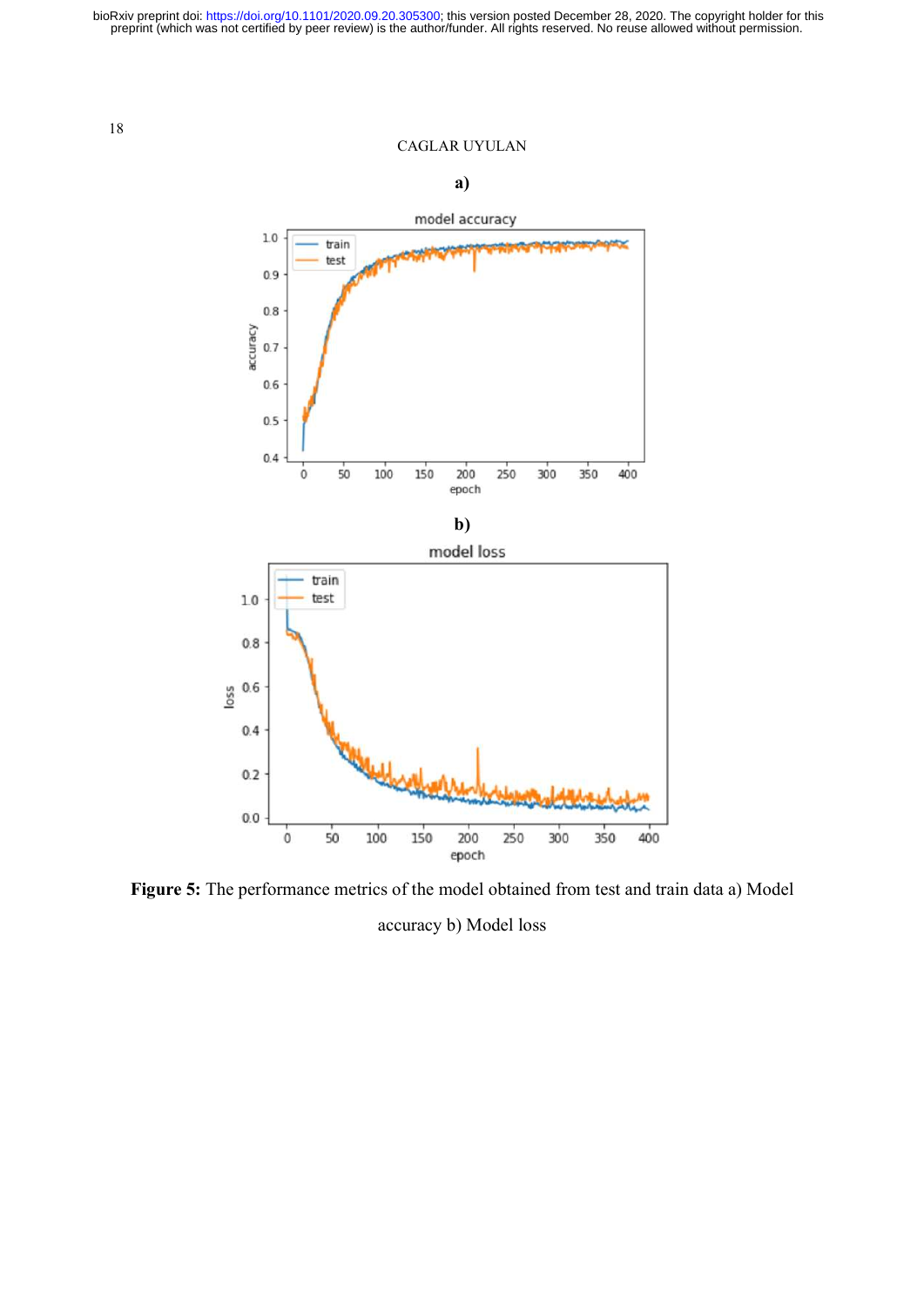The classification accuracy is computed from the confusion matrix with each row corresponding to the true class. In Fig.6, the test confusion matrix was plotted.







According to Fig.6, the diagonal elements demonstrate the number of points for which the predicted label is equal to the true label, while off-diagonal elements are those that are mislabeled by the classifier. The higher diagonal values of the confusion matrix the better, showing many correct predictions.

When target classes are not balanced, the accuracy metric may not be the right measure. Therefore, the additional metrics like Precision, Recall, F Score etc., should be considered. In Table 4, the results corresponding to these metrics are tabulated.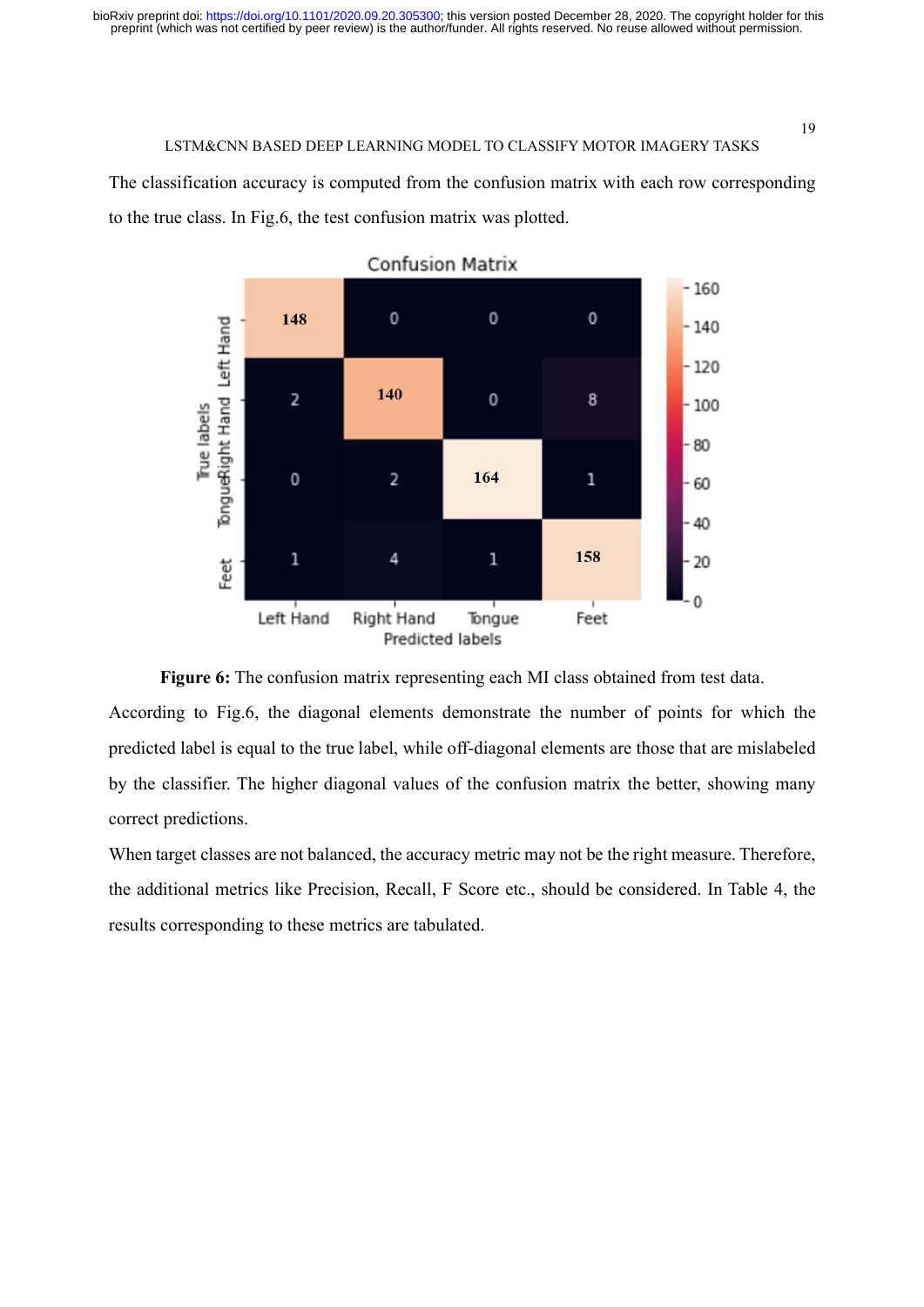## CAGLAR UYULAN

|                   | precision | recall | f1-score | support |
|-------------------|-----------|--------|----------|---------|
| <b>Left Hand</b>  | 0.98      | 1.00   | 0.99     | 148     |
| <b>Right Hand</b> | 0.96      | 0.93   | 0.95     | 150     |
| <b>Tongue</b>     | 0.99      | 0.98   | 0.99     | 167     |
| <b>Feet</b>       | 0.95      | 0.96   | 0.95     | 164     |
| macro avg         | 0.97      | 0.97   | 0.97     | 629     |
| weighted avg      | 0.97      | 0.97   | 0.97     | 629     |

Table 4: Additional metrics showing the classifier performance.

A macro-average compute the metric independently for each class and then take the average, whereas a micro-average aggregate the contributions of all classes to evaluate the average metric. The ROC curve was also plotted in Fig.7. The ROC curve indicates the "True Positive Rate" (Sensitivity/Recall) against the "False Positive Rate" (1-Specificity) at various classification thresholds.



Figure 7: ROC curve. Class 0: Left Hand, Class 1: Right Hand, Class 2: Tongue, Class 3: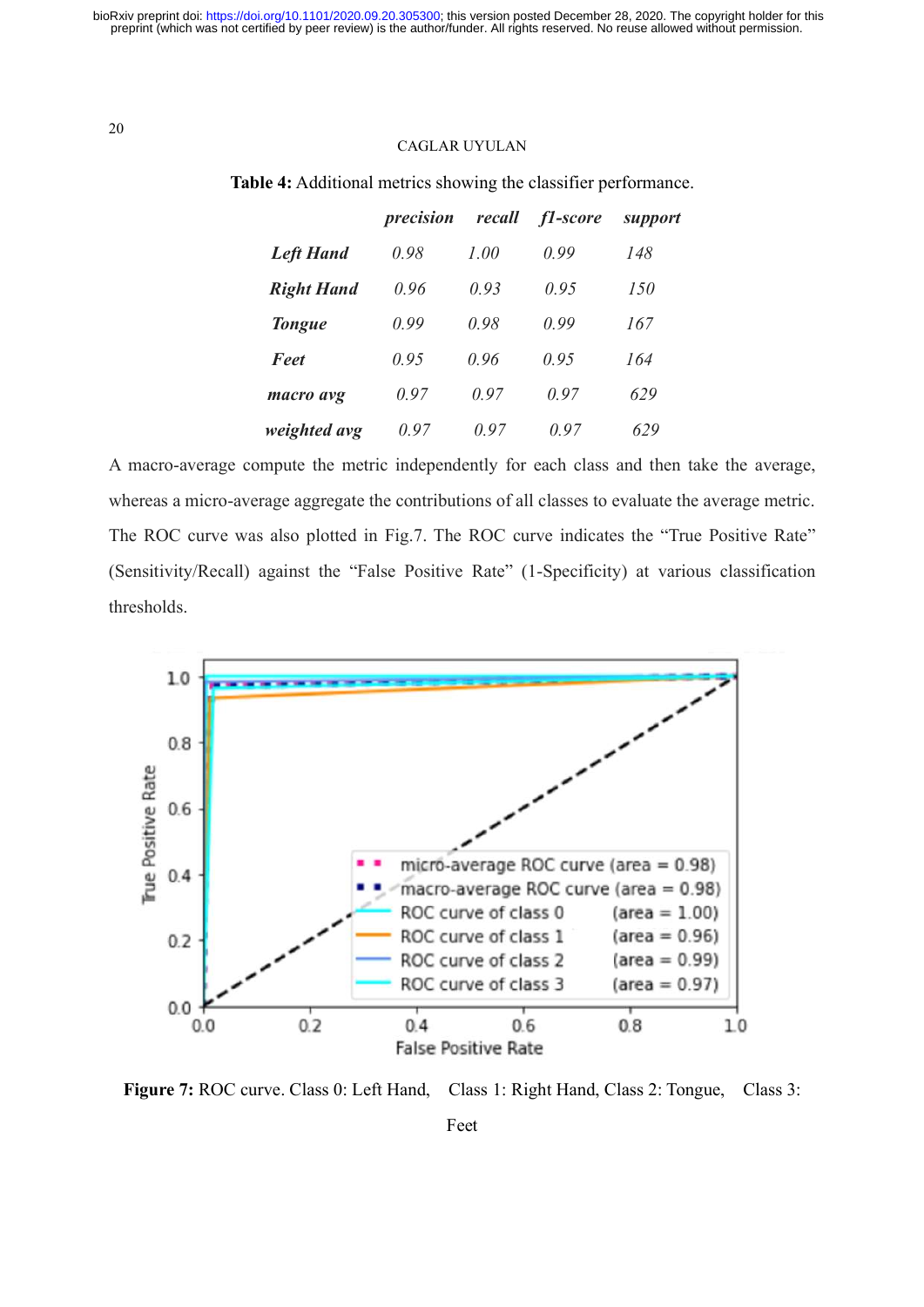ROC curve is adapted to multi-label classification case by binarizing the output. One ROC curve can be drawn per label, but one can also draw a ROC curve by considering each element of the label indicator matrix as a binary prediction (micro-averaging).

AUC measures the entire two-dimensional area underneath the curve. How well a parameter can distinguish among two diagnostic groups can be measured by evaluating the AUC score. The AUC score is estimated as 0.9798126815598498. AUC provides an aggregate measure of performance across all possible classification thresholds. Interpreting AUC is as the probability that the model ranks a random positive example more highly than a random negative example. AUC is scaleinvariant and classification-threshold-invariant [20].

# 5.CONCLUSIVE SUMMARY AND DISCUSSION

The performance of the CNN-LSTM model was evaluated robustly by 10-Fold CV. According to the results, the hybrid CNN-LSTM model achieved a quite satisfactory and reliable accuracy and kappa value. The predictive model has also extracted the most relevant information from the beginning and the end of the imagined movements. The choice of such a recurrent model depends on the requirement of increasing prediction accuracy, assuming that there is never an abruptly change of movement type in the given experiment. The robustness against overfitting was regularized by adding dropout and pooling layers, doing k-fold CV, and making a batch learning process, which averages over 64 samples from various subjects in each training step. This framework can achieve superior performance in MI classification tasks, and the robustness on different subjects can be improved with appropriate filtering and initial weights. The results are comparable with the reported accuracy values in related studies and the designed CNN-LSTM architecture outperforms the results in the literature [55; 6] on the same underlying data given that the model can learn features from data without necessitating a specialized feature extraction methods.

As a result of this study, it is highly recommended to utilize the combination of the CNN-LSTM based DL architecture for building a BCI system. It is worth investigating the possibilities of LSTM for any real-time sequence classification having online feedback.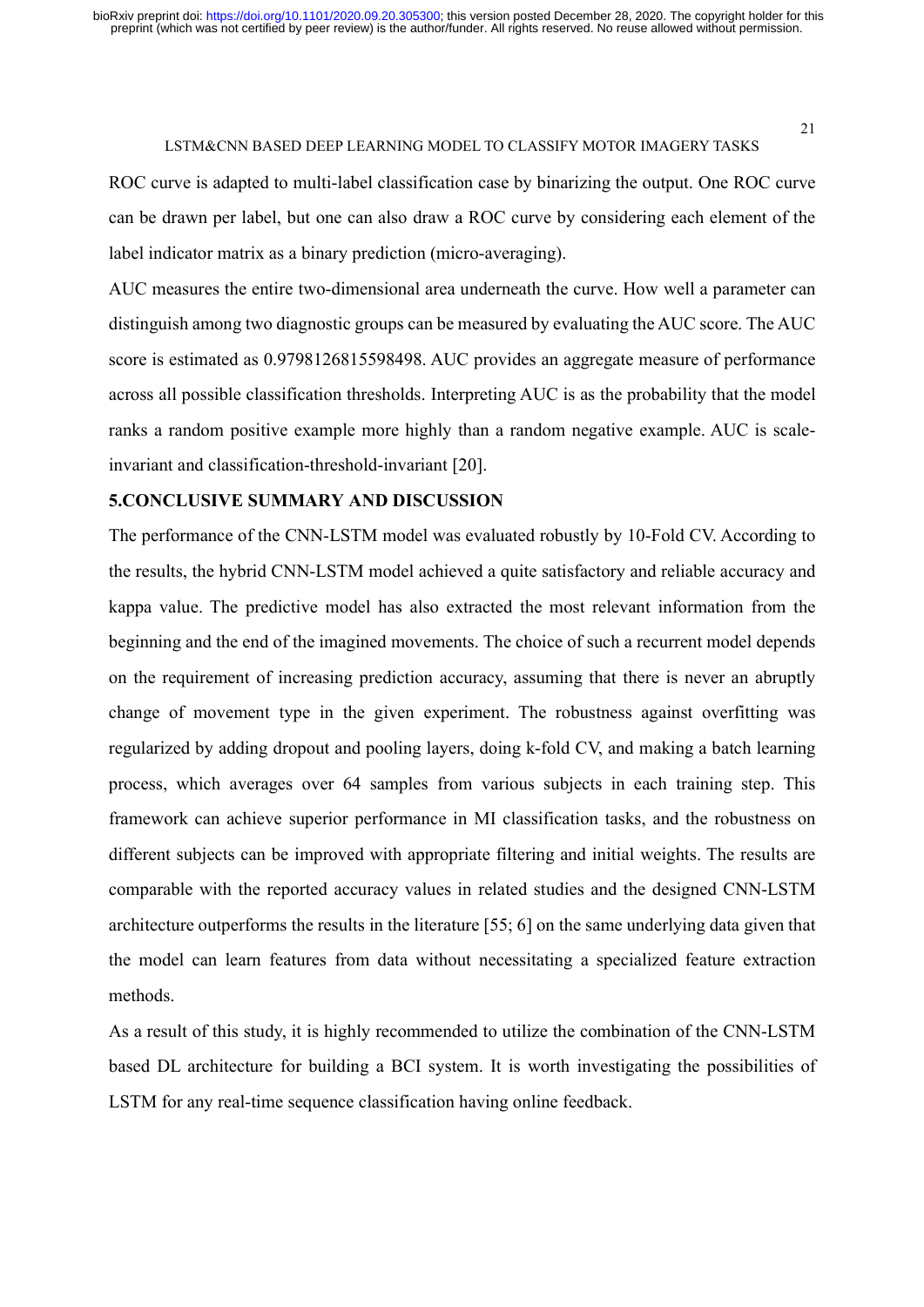#### CAGLAR UYULAN

# CONFLICT OF INTERESTS

The author, Caglar Uyulan declares that there is no conflict of interests.

## **REFERENCES**

- [1] Aggarwal, Swati, and Nupur Chugh. "Signal Processing Techniques for Motor Imagery Brain Computer Interface: A Review." Array, vol. 1-2, 2019, p. 100003., doi:10.1016/j.array.2019.100003.
- [2] Ahmad, Muddasir, and Muhammad Aqil. "QR Decomposition Based Recursive Least Square Adaptation of Autoregressive EEG Features." 2016 International Conference on Intelligent Systems Engineering (ICISE), 2016, doi:10.1109/intelse.2016.7475176.
- [3] Artstein, Ron, and Massimo Poesio. "Inter-Coder Agreement for Computational Linguistics." Computational Linguistics, vol. 34, no. 4, 2008, pp. 555–596., doi:10.1162/coli.07-034-r2.
- [4] Bashar, Dr. Abul. "Survey On Evolving Deep Learning Neural Network Architectures." December 2019 Journal of Artificial Intelligence and Capsule Networks, vol. 2019, no. 2, 2019, pp. 73–82., doi:10.36548/jaicn.2019.2.003.
- [5] Bashivan P, Rish I, Yeasin M, Codella N "Learning Representations from EEG with Deep Recurrent-Convolutional Neural Networks", 2016, In arXiv:1511.06448 [cs]. arXiv: 1511.06448.
- [6] Blanchard, G., and B. Blankertz. "BCI Competition 2003—Data Set IIa: Spatial Patterns of Self-Controlled Brain Rhythm Modulations." IEEE Transactions on Biomedical Engineering, vol. 51, no. 6, 2004, pp. 1062–1066., doi:10.1109/tbme.2004.826691.
- [7] Brunner, C., Leeb, R., Müller-Putz, G.R., Schlögl, A., Pfurtscheller, G. "BCI Competition 2008 Graz data set A", 2008, http://www.bbci.de/competition/iv/
- [8] Chollet, F, "Deep Learning with Python", 2017, New York, NY: Manning Publications.
- [9] Kvalseth, Tarald O. "A Coefficient of Agreement for Nominal Scales: An Asymmetric Version of Kappa." Educational and Psychological Measurement, vol. 51, no. 1, 1991, pp. 95–101., doi:10.1177/0013164491511008.
- [10] Cowan, Rachel E, et al. "Recent Trends in Assistive Technology for Mobility." Journal of NeuroEngineering and Rehabilitation, vol. 9, no. 1, 2012, p. 20., doi:10.1186/1743-0003-9-20.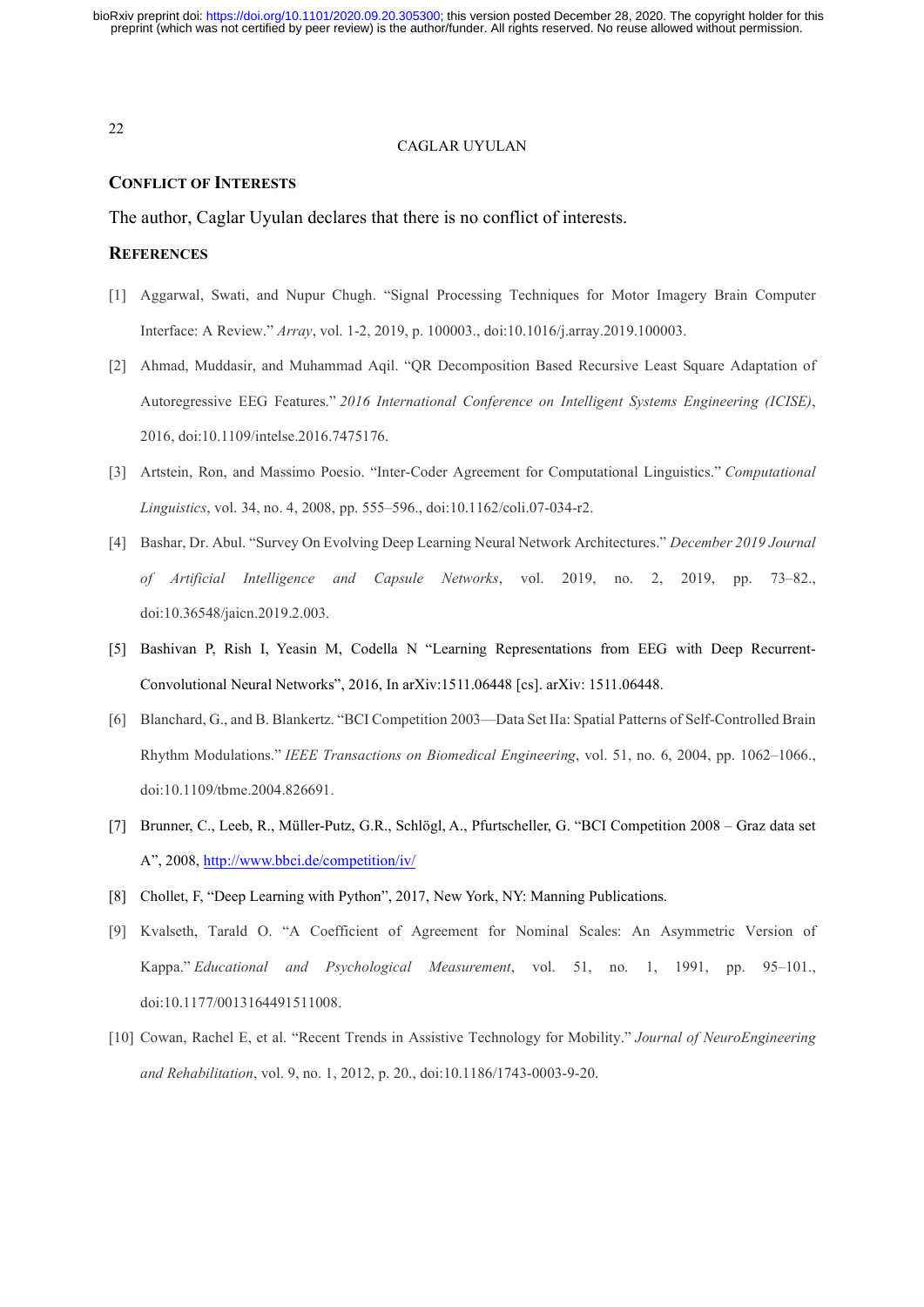- [11] Crosson, Bruce, et al. "Functional Imaging and Related Techniques: An Introduction for Rehabilitation Researchers." The Journal of Rehabilitation Research and Development, vol. 47, no. 2, 2010, p. vii., doi:10.1682/jrrd.2010.02.0017.
- [12] Dangeti, P., "Statistics for machine learning: build supervised, unsupervised, and reinforcement learning models using both Python and R", 2017, Birmingham, UK: Packt Publishing.
- [13] Decety, Jean, and Magnus Lindgren. "Sensation of Effort and Duration of Mentally Executed Actions." Scandinavian Journal of Psychology, vol. 32, no. 2, 1991, pp. 97–104., doi:10.1111/j.1467- 9450.1991.tb00860.x.
- [14] Djemal, Ridha, et al. "Three-Class EEG-Based Motor Imagery Classification Using Phase-Space Reconstruction Technique." Brain Sciences, vol. 6, no. 3, 2016, p. 36., doi:10.3390/brainsci6030036.
- [15] Dose, Hauke, et al. "An End-to-End Deep Learning Approach to MI-EEG Signal Classification for BCIs." Expert Systems with Applications, vol. 114, 2018, pp. 532–542., doi:10.1016/j.eswa.2018.08.031.
- [16] Erguzel, Turker Tekin, et al. "Ant Colony Optimization Based Feature Selection Method for QEEG Data Classification." Psychiatry Investigation, vol. 11, no. 3, 2014, p. 243., doi:10.4306/pi.2014.11.3.243.
- [17] Fryz, Mykhailo. "Conditional Linear Random Process and Random Coefficient Autoregressive Model for EEG Analysis." 2017 IEEE First Ukraine Conference on Electrical and Computer Engineering (UKRCON), 2017, doi:10.1109/ukrcon.2017.8100498.
- [18] Fu, Rongrong, et al. "Improvement Motor Imagery EEG Classification Based on Regularized Linear Discriminant Analysis." Journal of Medical Systems, vol. 43, no. 6, 2019, doi:10.1007/s10916-019-1270-0.
- [19] Gers, Felix A., et al. "Learning to Forget: Continual Prediction with LSTM." Neural Computation, vol. 12, no. 10, 2000, pp. 2451–2471., doi:10.1162/089976600300015015.
- [20] Fawcett, Tom. "An Introduction to ROC Analysis." Pattern Recognition Letters, vol. 27, no. 8, 2006, pp. 861-874., doi:10.1016/j.patrec.2005.10.010.
- [21] Goodfellow, I., Bengio, Y., & Courville, A. "Deep learning", 2017, Cambridge, MA: The MIT Press.
- [22] Hong, Keum-Shik, and Muhammad Jawad Khan. "Hybrid Brain–Computer Interface Techniques for Improved Classification Accuracy and Increased Number of Commands: A Review." Frontiers in Neurorobotics, vol. 11, 2017, doi:10.3389/fnbot.2017.00035.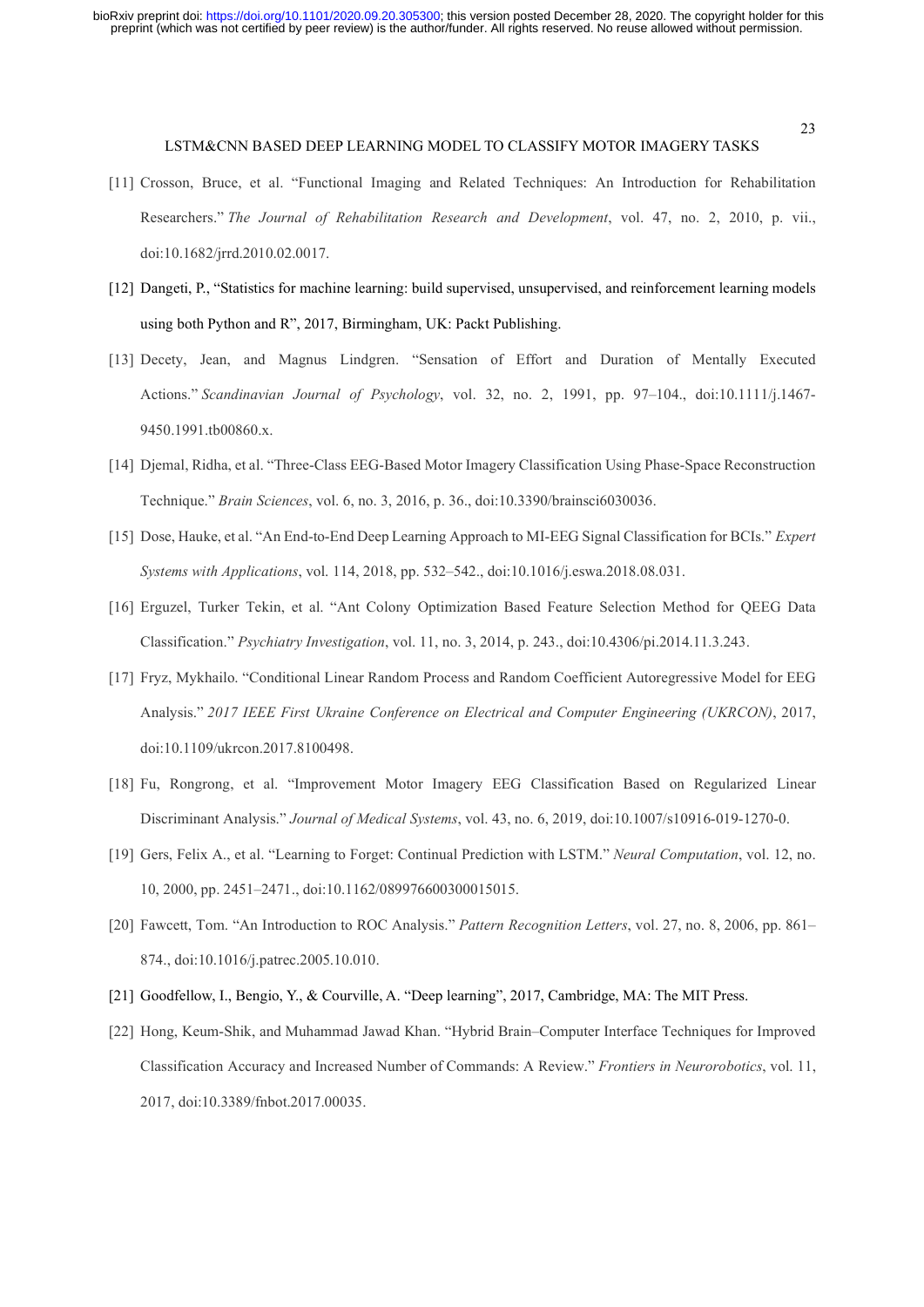#### CAGLAR UYULAN

- [23] Hua, J., et al. "Optimal Number of Features as a Function of Sample Size for Various Classification Rules." Bioinformatics, vol. 21, no. 8, 2004, pp. 1509–1515., doi:10.1093/bioinformatics/bti171.
- [24] Jeon, Yongwoong, et al. "Event-Related (De)Synchronization (ERD/ERS) during Motor Imagery Tasks: Implications for Brain–Computer Interfaces." International Journal of Industrial Ergonomics, vol. 41, no. 5, 2011, pp. 428–436., doi:10.1016/j.ergon.2011.03.005.
- [25] Ji, Hongfei, et al. "EEG Classification for Hybrid Brain-Computer Interface Using a Tensor Based Multiclass Multimodal Analysis Scheme." Computational Intelligence and Neuroscience, vol. 2016, 2016, pp. 1–15., doi:10.1155/2016/1732836.
- [26] Kanoga, Suguru, and Yasue Mitsukura. "Review of Artifact Rejection Methods for Electroencephalographic Systems." Electroencephalography, 2017, doi:10.5772/68023.
- [27] Korhonen, Reeta J., et al. "Removal of Large Muscle Artifacts from Transcranial Magnetic Stimulation-Evoked EEG by Independent Component Analysis." Medical & Biological Engineering & Computing, vol. 49, no. 4, 2011, pp. 397–407., doi:10.1007/s11517-011-0748-9.
- [28] Krizhevsky, Alex, et al. "ImageNet Classification with Deep Convolutional Neural Networks." Communications of the ACM, vol. 60, no. 6, 2017, pp. 84–90., doi:10.1145/3065386.
- [29] Kumar, Amit, and Mandeep Singh. "Optimal Selection of Wavelet Function and Decomposition Level for Removal of ECG Signal Artifacts." Journal of Medical Imaging and Health Informatics, vol. 5, no. 1, 2015, pp. 138–146., doi:10.1166/jmihi.2015.1369.
- [30] Lecun, Y., et al. "Gradient-Based Learning Applied to Document Recognition." Proceedings of the IEEE, vol. 86, no. 11, 1998, pp. 2278–2324., doi:10.1109/5.726791
- [31] Lee, David, et al. "Motor Imagery EEG Classification Method Using EMD and FFT." Journal of KIISE, vol. 41, no. 12, 2014, pp. 1050–1057., doi:10.5626/jok.2014.41.12.1050.
- [32] Leonard, D. C., "Learning theories, A to Z", 2002, Westport, CT: Oryx Press.
- [33] Li, Jing. "Parallel Two-Class 3D-CNN Classifiers for Video Classification." 2017 International Symposium on Intelligent Signal Processing and Communication Systems (ISPACS), 2017, doi:10.1109/ispacs.2017.8265636.
- [34] Li, Yantao, et al. "Towards an EEG-Based Brain-Computer Interface for Online Robot Control." Multimedia Tools and Applications, vol. 75, no. 13, 2015, pp. 7999–8017., doi:10.1007/s11042-015-2717-z.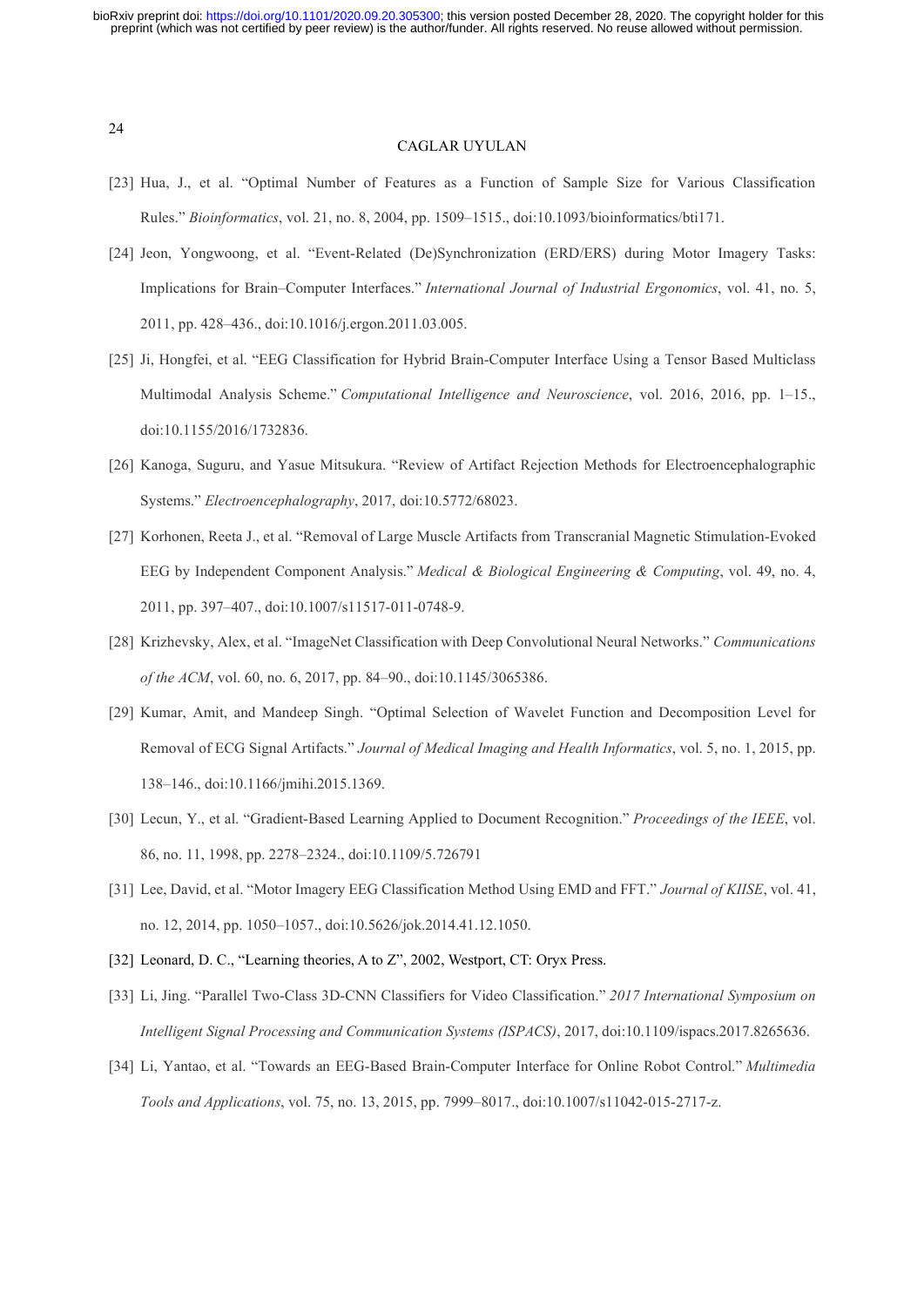#### LSTM&CNN BASED DEEP LEARNING MODEL TO CLASSIFY MOTOR IMAGERY TASKS

- [35] Lokman, Mohand, et al. "Feature Selection and Classification of EEG Finger Movement Based on Genetic Algorithm." 2018 Innovations in Intelligent Systems and Applications Conference (ASYU), 2018, doi:10.1109/asyu.2018.8554029.
- [36] Lu, Yao, et al. "Classification of EEG Signal by STFT-CNN Framework: Identification of Right-/Left-Hand Motor Imagination in BCI Systems." Proceedings of The 7th International Conference on Computer Engineering and Networks — PoS(CENet2017), 2017, doi:10.22323/1.299.0001.
- [37] Mahmood, Zafar, and Salahuddin Khan. "On the Use of K-Fold Cross-Validation to Choose Cutoff Values and Assess the Performance of Predictive Models in Stepwise Regression." The International Journal of Biostatistics, vol. 5, no. 1, 2009, doi:10.2202/1557-4679.1105.
- [38] Mak, J.n., and J.r. Wolpaw. "Clinical Applications of Brain-Computer Interfaces: Current State and Future Prospects." IEEE Reviews in Biomedical Engineering, vol. 2, 2009, pp. 187–199., doi:10.1109/rbme.2009.2035356.
- [39] Marblestone, Adam H., et al. "Toward an Integration of Deep Learning and Neuroscience." Frontiers in Computational Neuroscience, vol. 10, 2016, doi:10.3389/fncom.2016.00094.
- [40] Masita, Katleho L, et al. "Pedestrian Detection Using R-CNN Object Detector." 2018 IEEE Latin American Conference on Computational Intelligence (LA-CCI), 2018, doi:10.1109/la-cci.2018.8625210.
- [41] Metsomaa, Johanna, et al. "Multi-Trial Evoked EEG and Independent Component Analysis." Journal of Neuroscience Methods, vol. 228, 2014, pp. 15–26., doi:10.1016/j.jneumeth.2014.02.019.
- [42] Muthukumaraswamy, Suresh D. "High-Frequency Brain Activity and Muscle Artifacts in MEG/EEG: a Review and Recommendations." Frontiers in Human Neuroscience, vol. 7, 2013, doi:10.3389/fnhum.2013.00138.
- [43] Nasiriyan, Fariba, and Hassan Khotanlou. "Sparse Connectivity and Activity Using Sequential Feature Selection in Supervised Learning." Applied Artificial Intelligence, vol. 32, no. 6, 2018, pp. 568–581., doi:10.1080/08839514.2018.1486131.
- [44] Nicolas-Alonso, Luis Fernando, and Jaime Gomez-Gil. "Brain Computer Interfaces, a Review." Sensors, vol. 12, no. 2, 2012, pp. 1211–1279., doi:10.3390/s120201211.
- [45] Nolan, H., et al. "FASTER: Fully Automated Statistical Thresholding for EEG Artifact Rejection." Journal of Neuroscience Methods, vol. 192, no. 1, 2010, pp. 152–162., doi:10.1016/j.jneumeth.2010.07.015.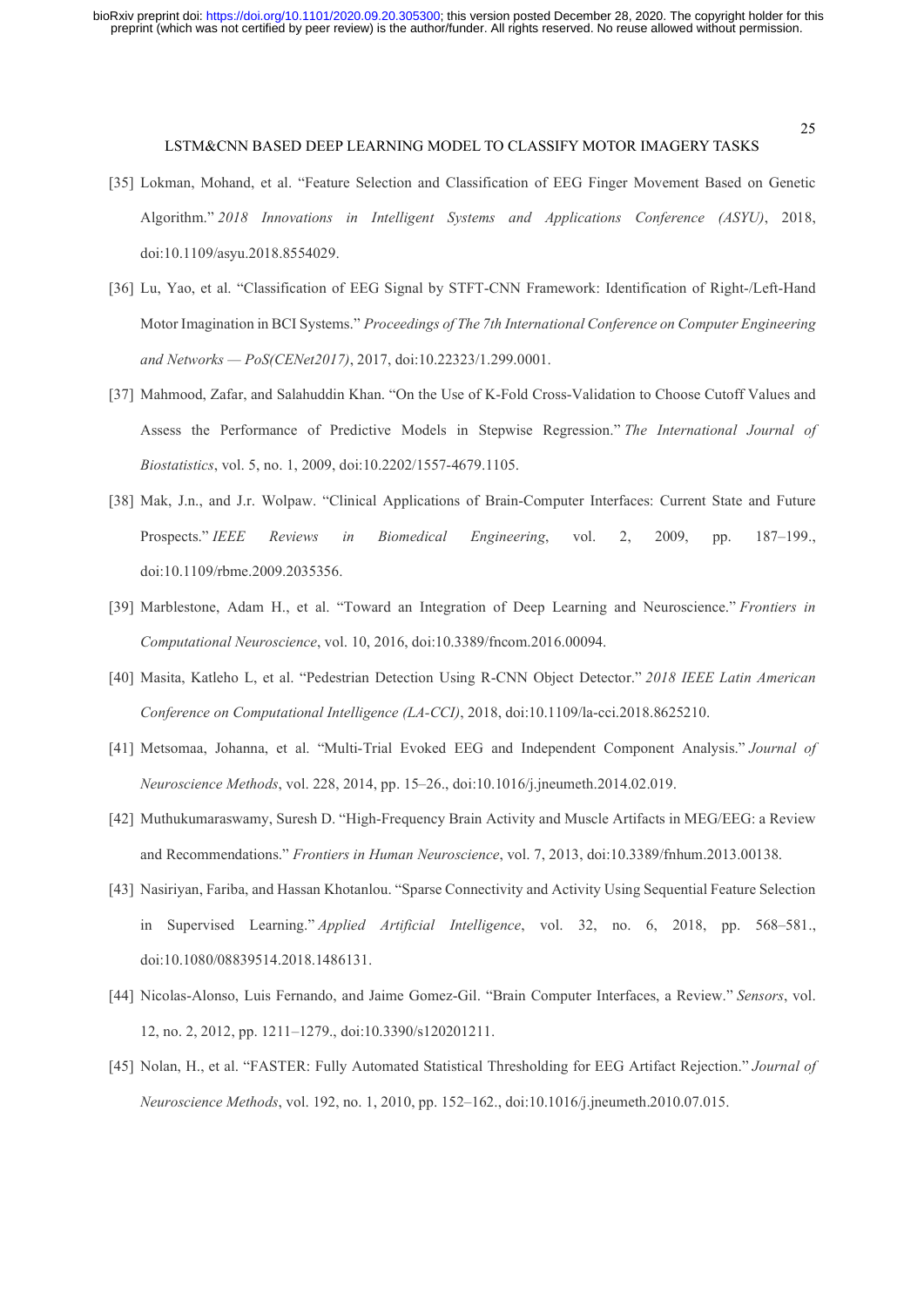#### CAGLAR UYULAN

- [46] Padfield, Natasha, et al. "EEG-Based Brain-Computer Interfaces Using Motor-Imagery: Techniques and Challenges." Sensors, vol. 19, no. 6, 2019, p. 1423., doi:10.3390/s19061423.
- [47] Paulraj, M.p, et al. "EEG Classification Using Radial Basis PSO Neural Network for Brain Machine Interfaces." 2007 5th Student Conference on Research and Development, 2007, doi:10.1109/scored.2007.4451377.
- [48] Pichiorri, Floriana, et al. "Brain-Computer Interface Boosts Motor Imagery Practice during Stroke Recovery." Annals of Neurology, vol. 77, no. 5, 2015, pp. 851–865., doi:10.1002/ana.24390.
- [49] Rathee, Dheeraj, et al. "Current Source Density Estimation Enhances the Performance of Motor-Imagery-Related Brain–Computer Interface." IEEE Transactions on Neural Systems and Rehabilitation Engineering, vol. 25, no. 12, 2017, pp. 2461–2471., doi:10.1109/tnsre.2017.2726779.
- [50] Salo, Karita S.-T., et al. "EEG Artifact Removal in TMS Studies of Cortical Speech Areas." Brain Topography, vol. 33, no. 1, 2019, pp. 1–9., doi:10.1007/s10548-019-00724-w.
- [51] Schirrmeister, Robin Tibor, et al. "Deep Learning with Convolutional Neural Networks for EEG Decoding and Visualization." Human Brain Mapping, vol. 38, no. 11, 2017, pp. 5391–5420., doi:10.1002/hbm.23730.
- [52] Shahrjooihaghighi, Aliasghar, et al. "An Ensemble Feature Selection Method for Biomarker Discovery." 2017 IEEE International Symposium on Signal Processing and Information Technology (ISSPIT), 2017, doi:10.1109/isspit.2017.8388679.
- [53] Shen, Dinggang, et al. "Deep Learning in Medical Image Analysis." Annual Review of Biomedical Engineering, vol. 19, no. 1, 2017, pp. 221–248., doi:10.1146/annurev-bioeng-071516-044442.
- [54] Siuly, et al. "Detection of Motor Imagery EEG Signals Employing Naïve Bayes Based Learning Process." Measurement, vol. 86, 2016, pp. 148–158., doi:10.1016/j.measurement.2016.02.059.
- [55] Tangermann, Michael, et al. "Review of the BCI Competition IV." Frontiers in Neuroscience, vol. 6, 2012, doi:10.3389/fnins.2012.00055.
- [56] Tatum, William O., et al. "Artifact and Recording Concepts in EEG." Journal of Clinical Neurophysiology, vol. 28, no. 3, 2011, pp. 252–263., doi:10.1097/wnp.0b013e31821c3c93.